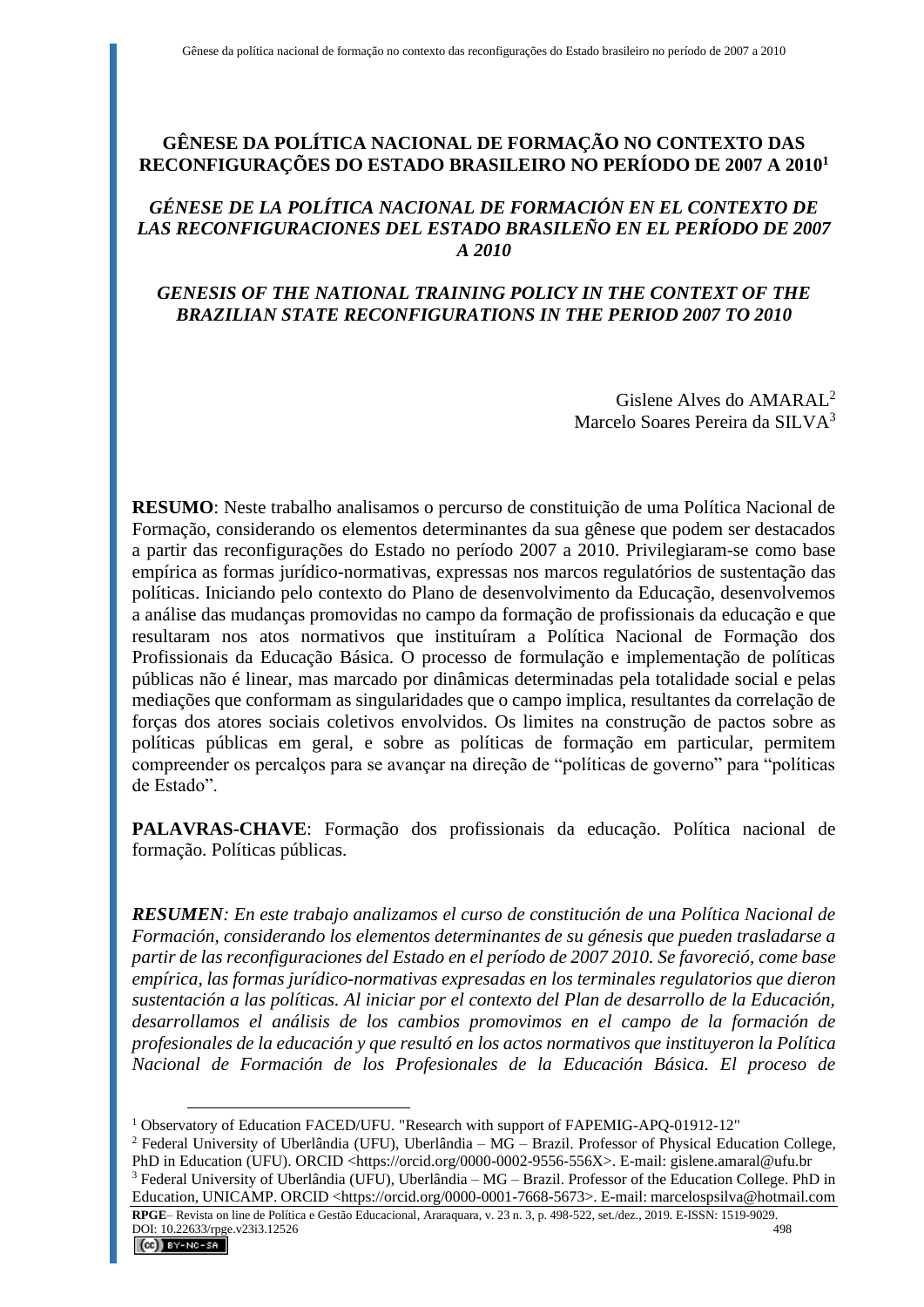*formulación y aplicación políticas públicas no es lineal, sino señalado por dinámicos determinadas por la totalidad social y por mediações que conforma singularidades que el campo implica, resultados de la correlación de fuerzas de los protagonistas sociales colectivos implicados. Los límites en la construcción de pactos sobre las políticas públicas en general, y sobre las políticas de formación en particular, permiten incluir los beneficios para avanzarse en la dirección de "políticas del Gobierno" para "políticas de Estado".*

*PALABRAS CLAVE: Formación de los profesionales de la educación. Política nacional de formación. Políticas públicas.*

*ABSTRACT: In this work, we analyze the process of establishment of a National Training Policy, considering the determinant elements of its genesis, which can be highlighted from the reconfigurations of the State, from 2007 to 2010. The legal-normative forms expressed in the regulatory frameworks that gave support to the policies were given preference as an empirical basis. Starting from the context of the Education Development Plan, we developed the analysis of the changes promoted in the field of training of education professionals, which resulted in the normative acts that instituted the National Training Policy of Basic Education Professionals. The formulation and implementation of public policies isn't a linear process, but one marked by dynamics determined by the social totality and by the mediations that shape the singularities implied by the field, resulting from the correlation of forces of collective social involved. The limits in the construction of pacts on public policy in general, and particularly on the training policies, allow us to understand the struggles to move from "government policies" to "state policies".*

*KEYWORDS: National training policy. Training policy of basic education professionals. Public policies.*

#### **Introduction**

In the scope of this text, we will deal with the path of constitution of a National Training Policy, considering the determinant elements of its genesis that can be highlighted from the State reconfigurations during the studied period. This period will be demarcated here from 2007, in the context of the launch of the Growth Acceleration Program, in 2007, in the framework of which the Education Development Plan was outlined.

In pursuing the ways of being of national policies for the training of basic education professionals, their legal-normative forms, expressed in the regulatory frameworks that supported them, were privileged as empirical basis. The juridical form is understood as a political-ideological instrument (in the rigorous and broad sense of vision, or conception, of the world) guiding a historically constituted power (therefore, of a social relation), the capitalist state in the Brazilian social formation, in distinct conjunctures, whose role has been that of the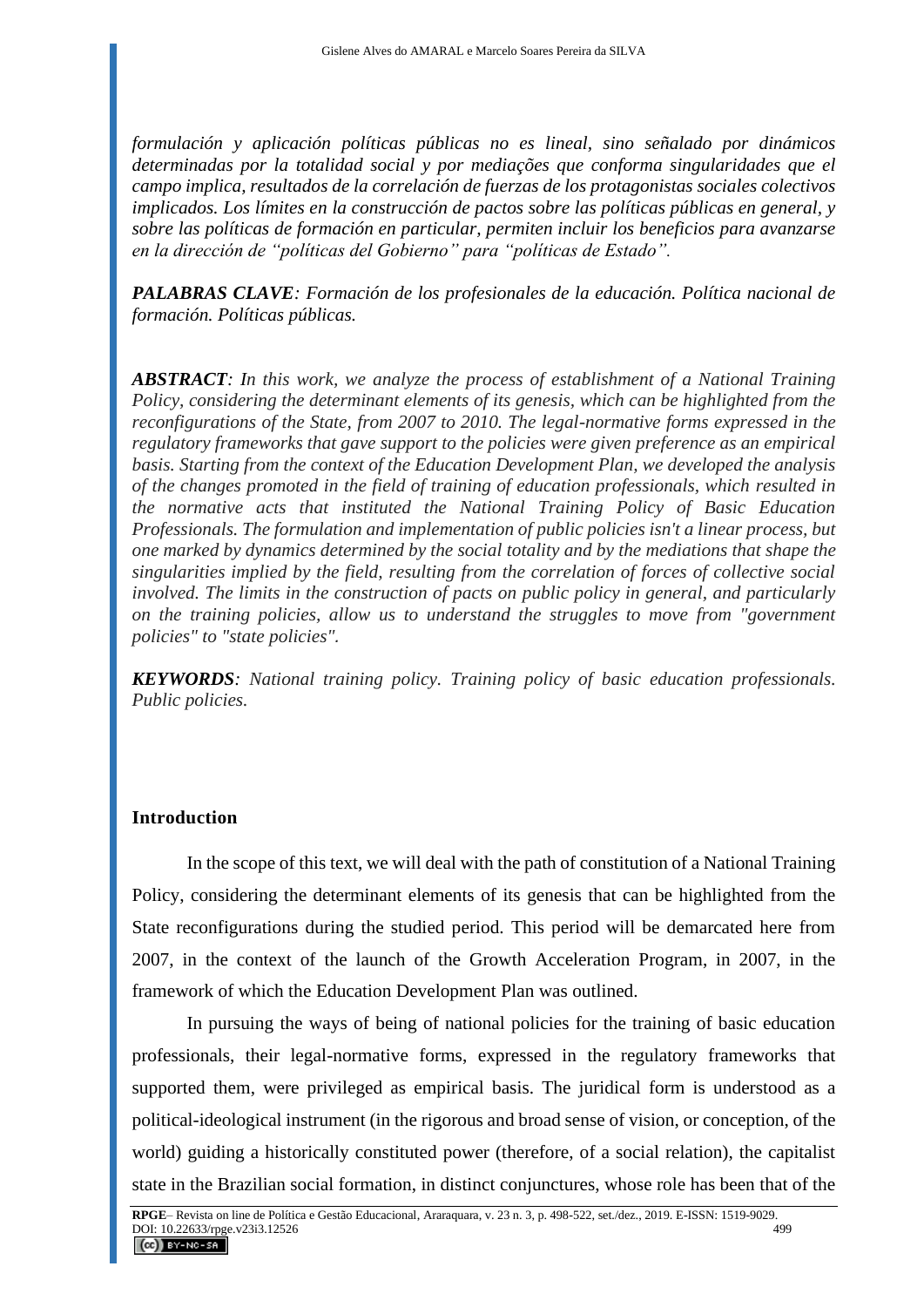production and reproduction of the related social order, the capitalist one. This power is expressed, among other dimensions, in agreements, contracts, concerts, norms that regulate the behaviors and forms necessary for a certain type of sociability to be reproduced in the direction of the dominant logic.

Legal forms - their form and content - along the historical perspective, allow an understanding of the law and the norm that shape and regulate different spheres of social totality. Educational policies, as a legal and ideological form, are an expression of this totality and cannot be analyzed outside the dialectical movement of the real in its concrete determinations. The political-educational form as the guiding ideological instrument of a constituted power, with its real and concrete legal forms, "represents" a historically constituted state of law (TORRIGLIA; ORTIGARA, 2014).

#### **Education Development Plan and the context of training policies from 2007 to 2010**

In 2007, Lula da Silva took office for a second term in charge of the federal executive. In order to accelerate the pace of the Brazilian economy and resume economic growth, the Growth Acceleration Program (PAC, Portuguese initials) was instituted in the first month of government. This program incorporated innovations in the management of the budgetary resources of strategic projects, especially in the country's structuring sectors, and expanded the functions of coordinating government action, maintaining the macroeconomic fundamentals (inflation, fiscal consistency and sound external accounts).

The PAC set the agenda for new development and implemented institutional measures to increase the performance of areas such as industrial production of capital goods, consumer market and job creation, income and wage bill, and retail trade. Economic and social policy sought a model of growth within the limits of Brazilian capitalism, with some income transfer, without, however, clearly breaking with the limits given by the neoliberal economic model still in force in the country. The aim was to promote development along the lines of the so-called "neo-developmentalism", based on the balance between economic and social growth, with the formalization of employment and state intervention.<sup>4</sup>.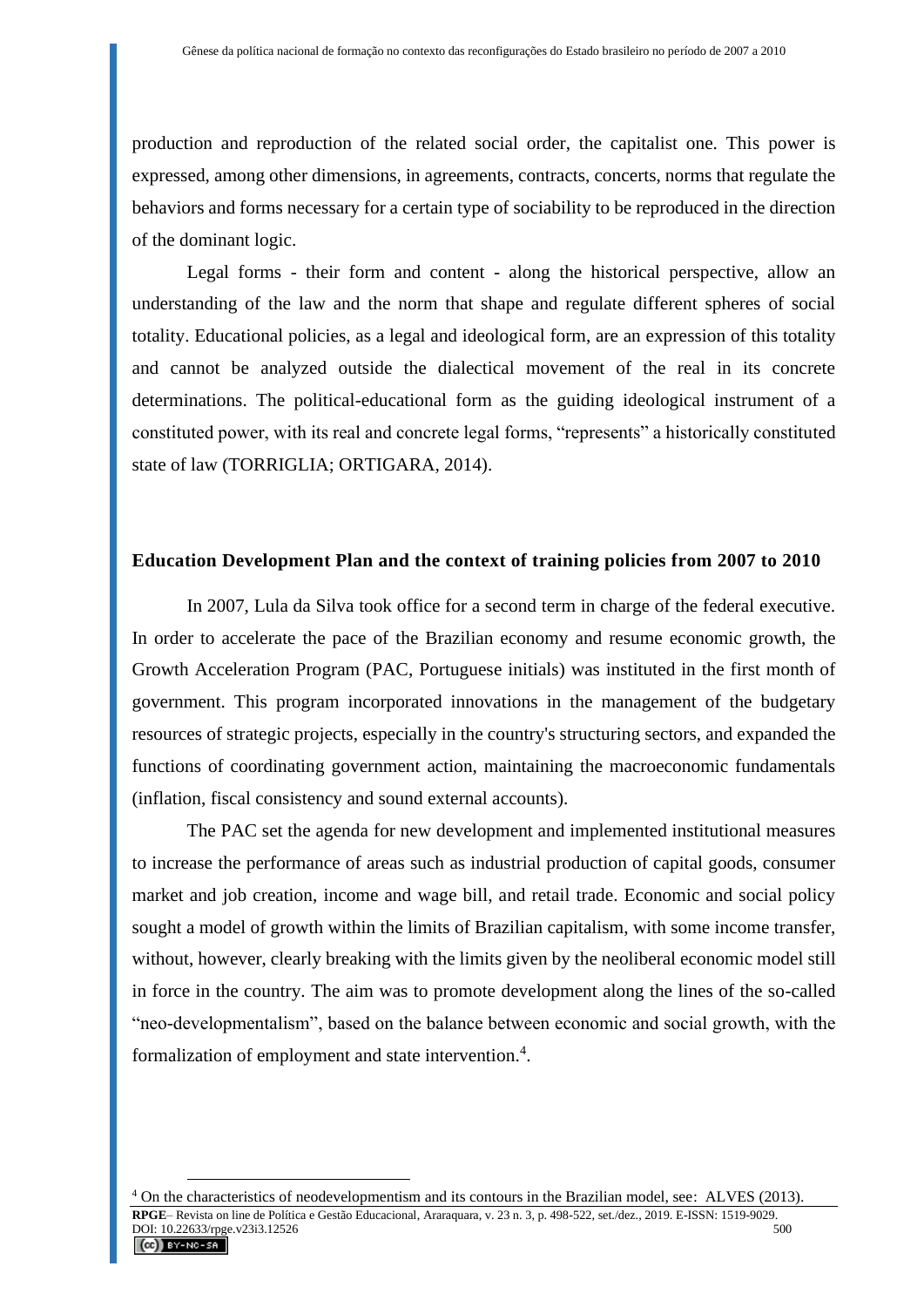Analyzing this movement of "refunctionalization of developmentalism", considering its impacts on socio-environmental policies, in the Brazilian particularity, Simião, Silva and Lima (2014, p. 364) state that

> In the framework of contemporary neoliberalism, there is a moment in Brazil when the State maintains the characteristic of transferring resources to the private sector, especially through the expansion of agribusiness and energy and infrastructure projects, such as the Acceleration Program for Growth (PAC) (MENDONÇA, 2012). That is, in economic terms there are no differences between neoliberalism and so-called neo-developmentalism - a process in which it represents but a new "pattern of capitalist development within the historical temporality of global capitalism or the historical bloc of the world market under the accumulation regime, predominantly financially flexible".<sup>5</sup>

Also, in the field of education, in this early second term, important movements unfolded. Among them, we highlight the announcement of the Education Development Plan - PDE, which was presented as the Education PAC, aiming to improve the quality of education in the country, with a priority focus on basic education. The Minister of Education at the time, Fernando Haddad, published the document entitled "The PDE - Reasons, Principles and Programs", in which he argued that the PDE would not be an instrument of the PNE, nor was it limited to presenting diagnoses of educational problems. The plan intended to establish a set of actions that would solve educational problems in Brazil, housing all the programs developed by MEC at the time. There is a substantial emphasis on basic education, as of the 30 actions established by the plan, 17 were focused on it, such as the Fund for the Maintenance and Development of Basic Education and Valorization of Education Professionals (Fundeb, Portuguese initials), the Basic Education Development Index (Ideb, Portuguese initials), the Teacher's Salary Floor, among other support programs such as "School Transport", "Light for All", "Health in Schools", "Technology Guides", "Internet Census", "More Education", "Educators Collection" and "Digital Inclusion". As could be expected, the encouragement of teacher education was also one of the actions proposed through the National Plan for Teacher Education in Basic Education (Parfor, Portuguese initials).

<sup>5</sup> Nos marcos do neoliberalismo contemporâneo, observa-se no Brasil um momento em que o Estado mantém a característica de transferência de recursos ao setor privado, sobretudo por meio da expansão do agronegócio e dos projetos energéticos e de infraestrutura, a exemplo do Programa de Aceleração do Crescimento (PAC) (MENDONÇA, 2012). Ou seja, em termos econômicos não se observa diferenças entre o neoliberalismo e o chamado neodesenvolvimentismo – processo em que este representa senão um novo "padrão de desenvolvimento capitalista no interior da temporalidade histórica do capitalismo global ou bloco histórico do mercado mundial sob o regime de acumulação flexível predominantemente financeirizado"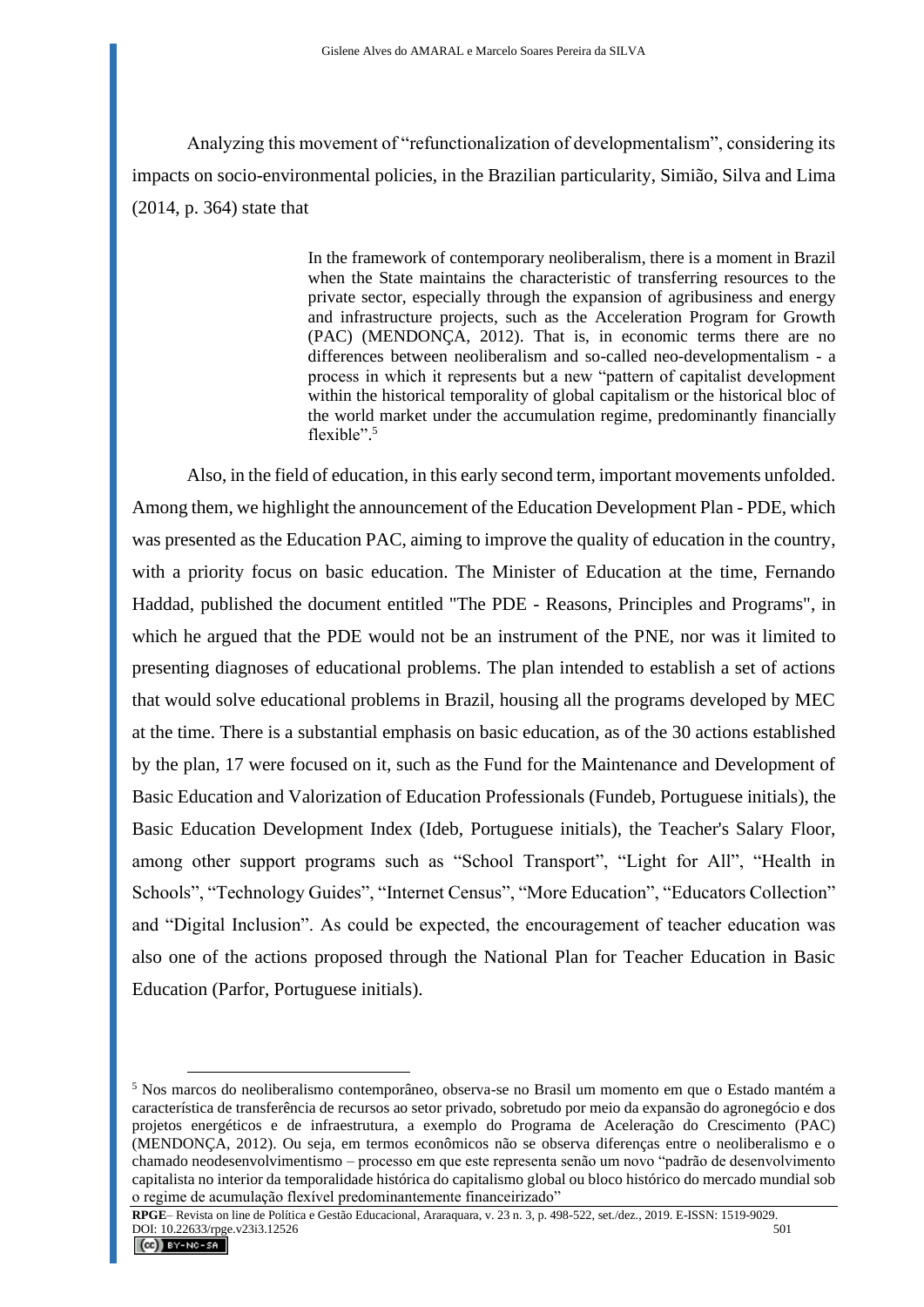Also, in the context of the PDE, Decree nº 6,094 of April 24, 2007 was published, which implemented the Plan of Goals and Commitment All for Education, whose agenda had been launched the previous year as a civil society initiative that translated a cluster of business groups concerned with basic education. The Goal Plan was presented as "a combination of the efforts of the Union, States, Federal District and Municipalities, working collaboratively, families and the community, in order to improve the quality of basic education". Among the 28 (twentyeight) guidelines that guide it, 4 (four) refer to the formation of basic education professionals:

> XII - institute its own or collaborative program for the initial and continuing education of education professionals;

> XIII - implement career plans, positions and salaries for education professionals, focusing on merit, training and performance evaluation;

> XIV - value the merit of the education worker, represented by the efficient performance at work, dedication, attendance, punctuality, responsibility, accomplishment of projects and specialized work, refresher courses and professional development;

> XV - give effect to the probationary period, making the effective teacher stable after evaluation, preferably outside the local education system. 6

Decree nº 6.094 / 2007 regulated Ideb as a mechanism for assessing the quality of Basic Education and monitoring actions to achieve these goals. In order to make technical and financial support feasible and participate in the commitment, the municipalities and federated units should draw up, based on local reality, an Articulated Action Plan signing a voluntary Term of Adhesion.

The MEC's sphere of action in this policy was the evaluation of agreements with federated entities, in order to attest to the fulfillment of the goals provided for in these, creating, for this purpose, a National Commitment Committee All for Education. In order for the federated entities to be able to adhere to the Goal Plan, they should elaborate their Articulated Action Plan – PAR (Portuguese initials), containing a 4 (four) dimensions diagnosis of needs: I - educational management; II - training of teachers and service professionals and school support; III - pedagogical resources; IV - physical infrastructure.<sup>7</sup>

**RPGE**– Revista on line de Política e Gestão Educacional, Araraquara, v. 23 n. 3, p. 498-522, set./dez., 2019. E-ISSN: 1519-9029. DOI: 10.22633/rpge.v23i3.12526

<sup>6</sup> XII - instituir programa próprio ou em regime de colaboração para formação inicial e continuada de profissionais da educação;

XIII - implantar plano de carreira, cargos e salários para os profissionais da educação, privilegiando o mérito, a formação e a avaliação do desempenho;

XIV - valorizar o mérito do trabalhador da educação, representado pelo desempenho eficiente no trabalho, dedicação, assiduidade, pontualidade, responsabilidade, realização de projetos e trabalhos especializados, cursos de atualização e desenvolvimento profissional;

XV - dar consequência ao período probatório, tornando o professor efetivo estável após avaliação, de preferência externa ao sistema educacional local.

<sup>&</sup>lt;sup>7</sup> Subsequently, the PAR was regulated by Law  $n^{\circ}$  12.695, of July 25, 2012.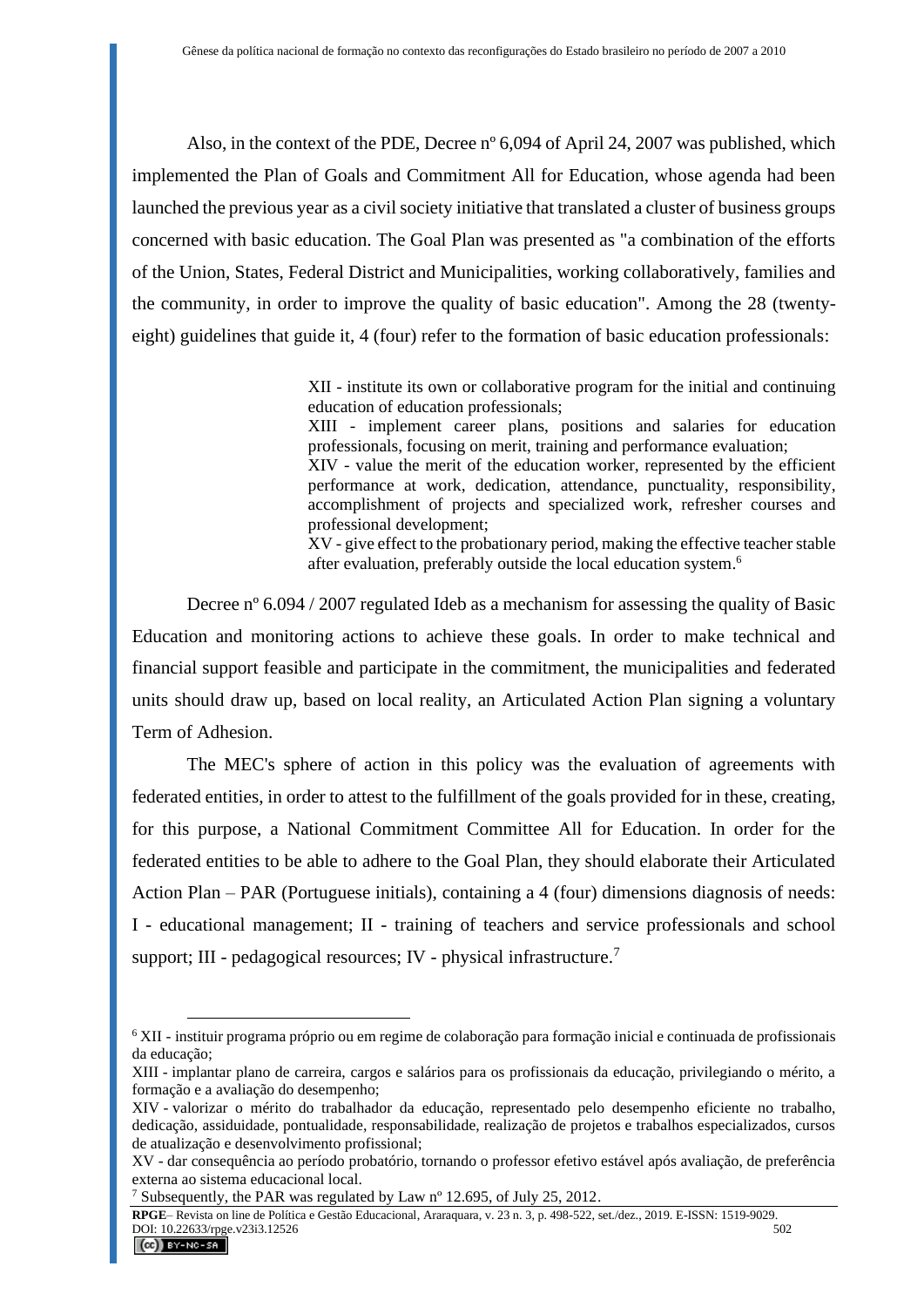In the field of teacher education, all programs and actions that were being developed by the Federal Executive were incorporated and became part of the scope of the PDE announced in April 2007. Here we face a strategy by the MEC to continue these programs and training actions implemented in the previous mandate and to broaden and deepen the scope of insertion and reach of these programs.

In these early years of Lula da Silva's second term, the PDE/Plan of Goals/PAR represented the deepening of a system of social participation that had already included several channels of dialogue between society and state, such as conferences, forums and public hearings. Also within the State apparatus, advisory councils were instituted, such as the Council for Economic and Social Development (CDES, Portuguese initials), whose function was "to advise the President on the formulation of specific policies and guidelines, and to consider proposals for public policies, structural and economic and social development reforms submitted by the President of the Republic, with a view to articulating government relations with representatives of society"<sup>8</sup>.

Martins (2009) points out that the proposal for the creation of the CDES was the result of alliance strategies prior to the first election of Lula da Silva, which counted on the important participation of the business leaders led by the presence of José de Alencar in the vice presidency of the Republic.

Despite being considered as a great program of harmony between State and civil society, the fact is that the PDE and, in its scope, the Plan of Goals and Commitment All for Education, did not count, in its formulation process, with the participation of scientific and trade union entities, nor with representatives of the states and municipalities. According to Camini (2010, p. 539):

> In general, it was verified the elaboration of a plan without wide consultation and debate with the scientific and union entities of the educational field which had recognized presence in the debates and in the elaboration of educational projects in the last decades in Brazil. In this sense, it was not considered the historical accumulation produced by the educators organized in their entities through the National Forum in defense of the Public School, the agendas discussed and approved in numerous conferences and congresses, which were discussed and legitimated by society since the constituent process in 1987-1988. 9

<sup>8</sup> Available at: http://www.cdes.gov.br/conteudo/41/o-que-e-o-cdes.html. Acesso em: 05/2018.

<sup>9</sup> De maneira geral, verificou-se a elaboração de um plano sem ampla consulta e debate com as entidades científicas e sindicais do campo educacional – as quais tiveram reconhecidamente presença destacada nos debates e na elaboração de projetos educacionais nas últimas décadas no Brasil. Nesse sentido, não foi considerado o acúmulo histórico produzido pelos educadores organizados em suas entidades através do Fórum Nacional em defesa da Escola Pública, as pautas discutidas e aprovadas em inúmeras conferências e congressos, as quais foram discutidas e legitimadas pela sociedade desde o processo constituinte em 1987-1988.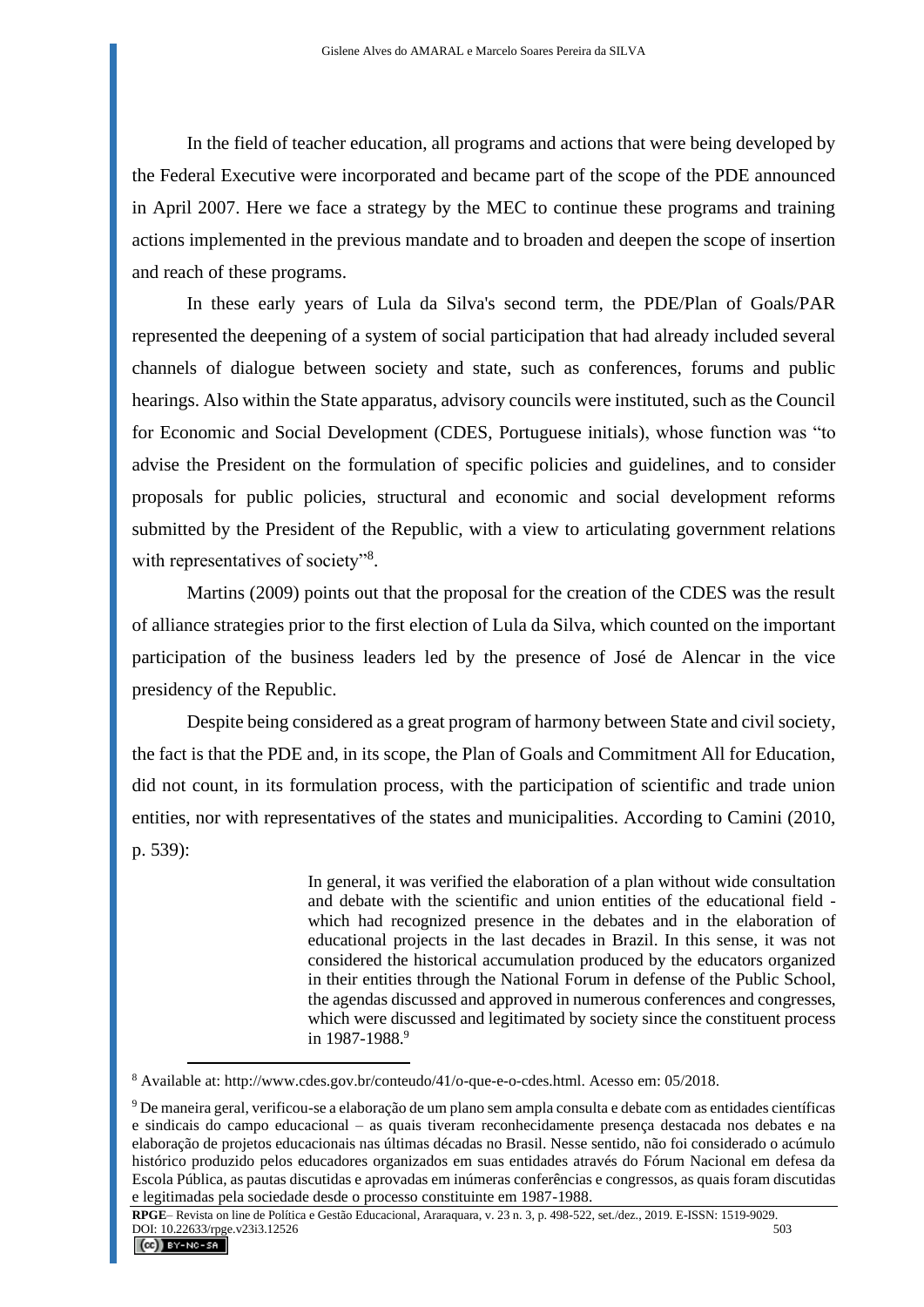The influence of the central government in the direction of educational projects and actions would count on the consent of the federative entities, conditioned, however, by the established adhesion criteria. This central government protagonism is also evidenced by the strong presence of the idea of national plans that would have in MEC an important actor, not only in the conception of these plans, but also in their implementation, control and evaluation (CAMINI, 2010). In this sense, the PDE reaffirms the logic of accountability as the perspective that will guide evaluation policies, increasingly linked to aspects such as control and regulation typical of a managerial state.

According Dourado (2007, p. 928):

The PDE presents indications of major and important actions directed to national education. However, it is not marked by sufficient technicalpedagogical foundation and lacks effective articulation between the different programs and actions under development by MEC itself and the proposed policies. This finding reveals the need for systematic planning, which, after evaluating the set of actions, programs and plans under development, contributes to the establishment of policies that guarantee organicity between policies, between the different organs of MEC, education and school systems and, moreover, the necessary mediation between the State, social demands and the productive sector, in a scenario historically marked by the fragmentation and/or overlapping of actions and programs, which results in the centralization of basic education organization and management policies in the country.<sup>10</sup>

#### **The new Capes and the formation of basic education professionals**

In this movement of articulation and performance of the Federal Executive in the field of training of education professionals, we also highlight the reorganization of the Coordination for the Improvement of Higher Education Personnel (Capes, Portuguese initials), which would be confirmed through Law n<sup>o</sup> 11.502, July 11, 2007, placing a new institutional actor in this field.

**RPGE**– Revista on line de Política e Gestão Educacional, Araraquara, v. 23 n. 3, p. 498-522, set./dez., 2019. E-ISSN: 1519-9029. DOI: 10.22633/rpge.v23i3.12526

<sup>10</sup> O PDE apresenta indicações de grandes e importantes ações direcionadas à educação nacional. No entanto, não está balizado por fundamentação técnico-pedagógica suficiente e carece de articulação efetiva entre os diferentes programas e ações em desenvolvimento pelo próprio MEC e as políticas propostas. Tal constatação revela a necessidade de planejamento sistemático, que, após avaliar o conjunto de ações, programas e planos em desenvolvimento, contribua para o estabelecimento de políticas que garantam organicidade entre as políticas, entre os diferentes órgãos do MEC, sistemas de ensino e escola e, ainda, a necessária mediação entre o Estado, demandas sociais e o setor produtivo, em um cenário historicamente demarcado pela fragmentação e/ou superposição de ações e programas, o que resulta na centralização das políticas de organização e gestão da educação básica no país.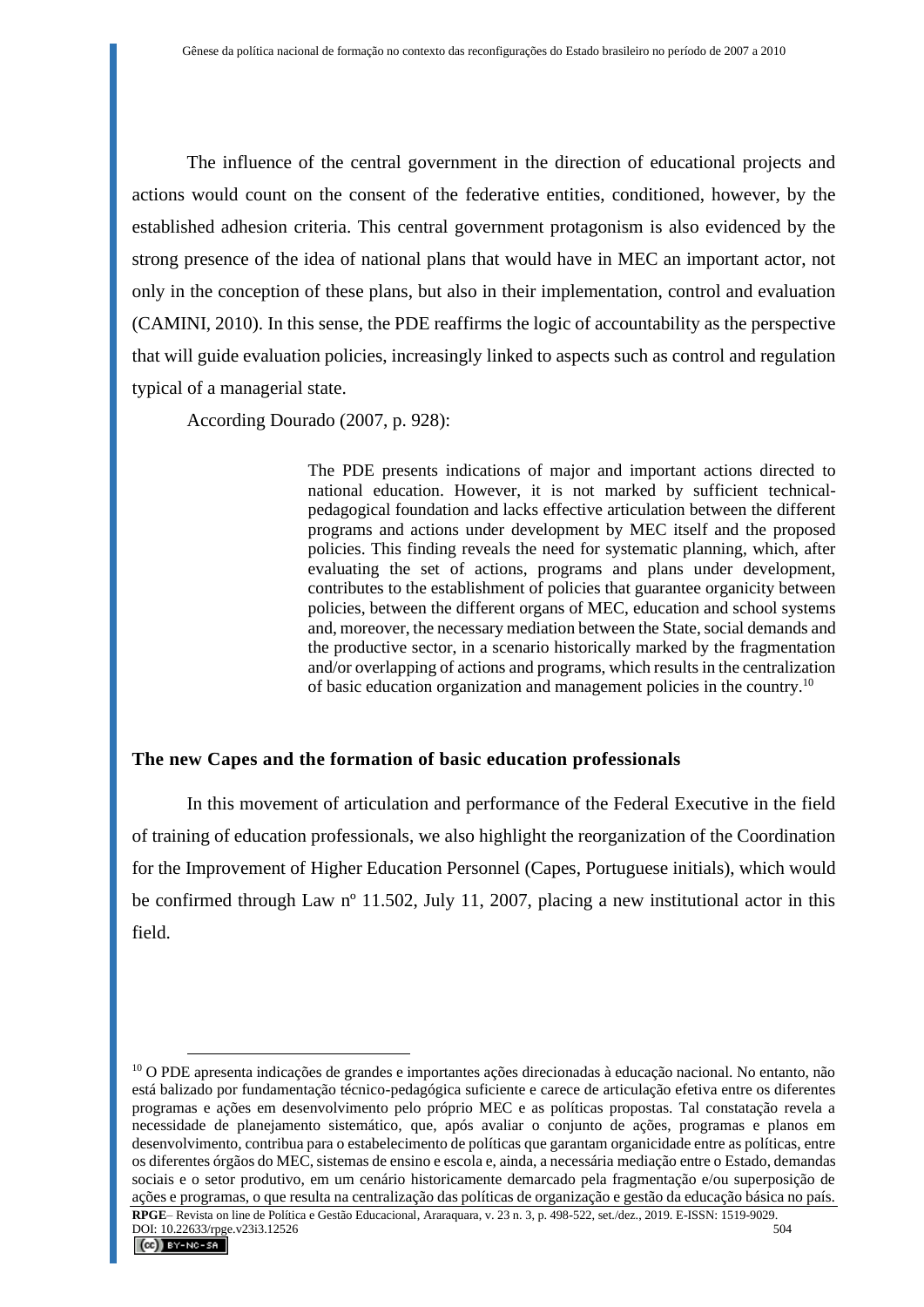This law will add to Capes's institutional tasks the role in the initial and continuing education of basic education professionals. In this sense, it will create, within this institution, the "Technical-Scientific Council of Basic Education", establishing that

> §2 In the scope of basic education, Capes shall have the purpose of inducing and promoting, including in collaboration with the States, the Municipalities and the Federal District, and exclusively through agreements with public or private higher education institutions, the initial and continuous formation. of teaching professionals, respecting the academic freedom of the affiliated institutions, also observing the following:

> I - in the initial formation of teaching professionals, preference will be given to classroom teaching, combined with the use of distance education resources and technologies;

> II - in the continuing education of teaching professionals, special resources and technologies for distance education will be used. $^{11}$

To fulfill this task, Decree nº 6.316 of December 20, 2007, in defining a new bylaw for Capes, indicated in §2 of art. 2, the actions by which Capes would fulfill its new purpose in the

scope of basic education:

I - to promote programs of initial and continuous formation of teaching professionals for basic education with a view to building a national teacher training system;

II - articulate policies for the training of professionals in basic education at all levels of government, based on the collaboration regime;

III - to plan long-term actions for the initial and continued training of professionals of basic education teachers in service;

IV - to elaborate programs of sectorial or regional action, in order to attend the social demand by professionals of the teachers of the basic education;

V - monitor the performance of undergraduate courses in the evaluations conducted by the National Institute for Educational Studies and Research Anísio Teixeira - INEP;

VI - promote and support studies and assessments necessary for the development and improvement of curriculum content and orientation of initial and continuing training courses for teaching professionals;

VII - to maintain exchanges with other organs of the Public Administration of the Country, with international organizations and with private national or foreign entities, aiming at promoting cooperation for the development of initial and continuous training of teaching professionals, through the

**RPGE**– Revista on line de Política e Gestão Educacional, Araraquara, v. 23 n. 3, p. 498-522, set./dez., 2019. E-ISSN: 1519-9029. DOI:  $10.22633$ /rpge.v23i3.12526 505

<sup>11</sup> § 2 No âmbito da educação básica, a Capes terá como finalidade induzir e fomentar, inclusive em regime de colaboração com os Estados, os Municípios e o Distrito Federal e exclusivamente mediante convênios com instituições de ensino superior públicas ou privadas, a formação inicial e continuada de profissionais de magistério, respeitada a liberdade acadêmica das instituições conveniadas, observado, ainda, o seguinte:

I - na formação inicial de profissionais do magistério, dar-se-á preferência ao ensino presencial, conjugado com o uso de recursos e tecnologias de educação a distância;

II - na formação continuada de profissionais do magistério, utilizar-se-ão, especialmente, recursos e tecnologias de educação a distância.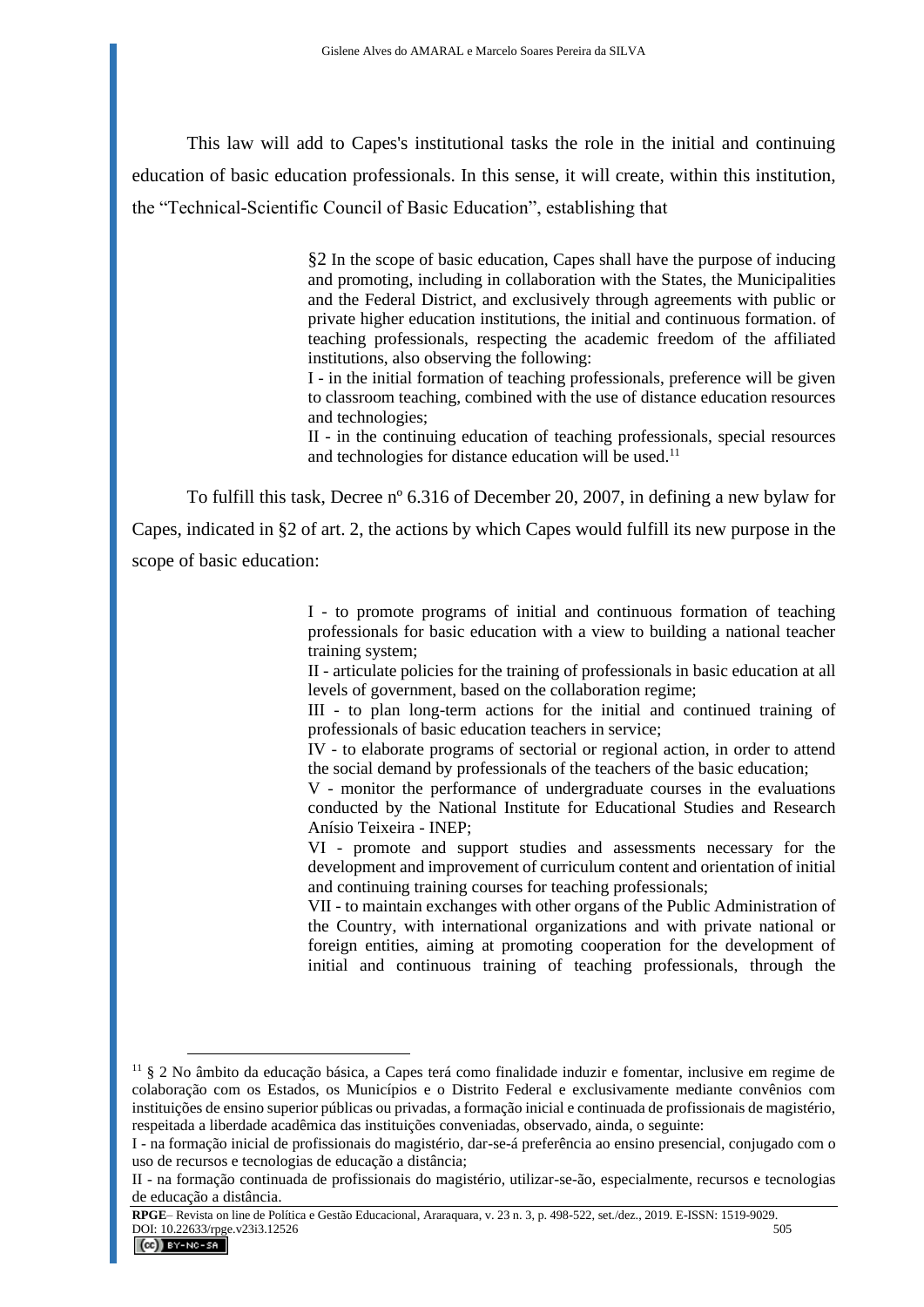conclusion of agreements, contracts and adjustments as may be necessary to achieve its objectives. 12

This decree created new organizational instances directly linked to this new field of Capes, creating two new directorates: the Presencial Basic Education Directorate and the Distance Education Directorate, establishing also the Technical-Scientific Council (CTC, Portuguese initials) of the Basic Education with the following composition:

I - the President of CAPES, who will preside over him;

II - the Secretaries of Basic Education, Higher Education, Professional and Technological Education, Distance Education, Special Education and Continuing Education, Literacy and Diversity of the Ministry of Education; III - CAPES's Presence, Distance Learning, Evaluation and International Relations Officers; and

IV - up to twenty representatives of civil society chosen from professionals with recognized competence in Basic Education, observing the regional representativeness and by area of formation, when possible  $(Art. 10)$ .<sup>13</sup>

Regarding the competence of the CTC of Basic Education, art. 14 of the decree in question defined the following tasks:

> Article 14. The Technical-Scientific Council of Basic Education is responsible for:

> I - assist the Executive Board in the elaboration of CAPES specific policies and directives regarding the initial and continuous formation of professionals of basic education teachers and the construction of a national teacher training system;

<sup>13</sup> I - o Presidente da CAPES, que o presidirá;

<sup>&</sup>lt;sup>12</sup> I - fomentar programas de formação inicial e continuada de profissionais do magistério para a educação básica com vistas à construção de um sistema nacional de formação de professores;

II - articular políticas de formação de profissionais do magistério da educação básica em todos os níveis de governo, com base no regime de colaboração;

III - planejar ações de longo prazo para a formação inicial e continuada dos profissionais do magistério da educação básica em serviço;

IV - elaborar programas de atuação setorial ou regional, de forma a atender à demanda social por profissionais do magistério da educação básica;

V - acompanhar o desempenho dos cursos de licenciatura nas avaliações conduzidas pelo Instituto Nacional de Estudos e Pesquisas Educacionais Anísio Teixeira - INEP;

VI - promover e apoiar estudos e avaliações necessários ao desenvolvimento e melhoria de conteúdo e orientação curriculares dos cursos de formação inicial e continuada de profissionais de magistério;

VII - manter intercâmbio com outros órgãos da Administração Pública do País, com organismos internacionais e com entidades privadas nacionais ou estrangeiras, visando promover a cooperação para o desenvolvimento da formação inicial e continuada de profissionais de magistério, mediante a celebração de convênios, acordos, contratos e ajustes que forem necessários à consecução de seus objetivos

II - os Secretários de Educação Básica, de Educação Superior, de Educação Profissional e Tecnológica, de Educação a Distância, de Educação Especial e de Educação Continuada, Alfabetização e Diversidade do Ministério da Educação;

III - os Diretores de Educação Básica Presencial, de Ensino a Distância, de Avaliação e de Relações Internacionais da CAPES; e

IV - até vinte representantes da sociedade civil escolhidos dentre profissionais de reconhecida competência em Educação Básica, observada a representatividade regional e por área de formação, quando possível (Art. 10).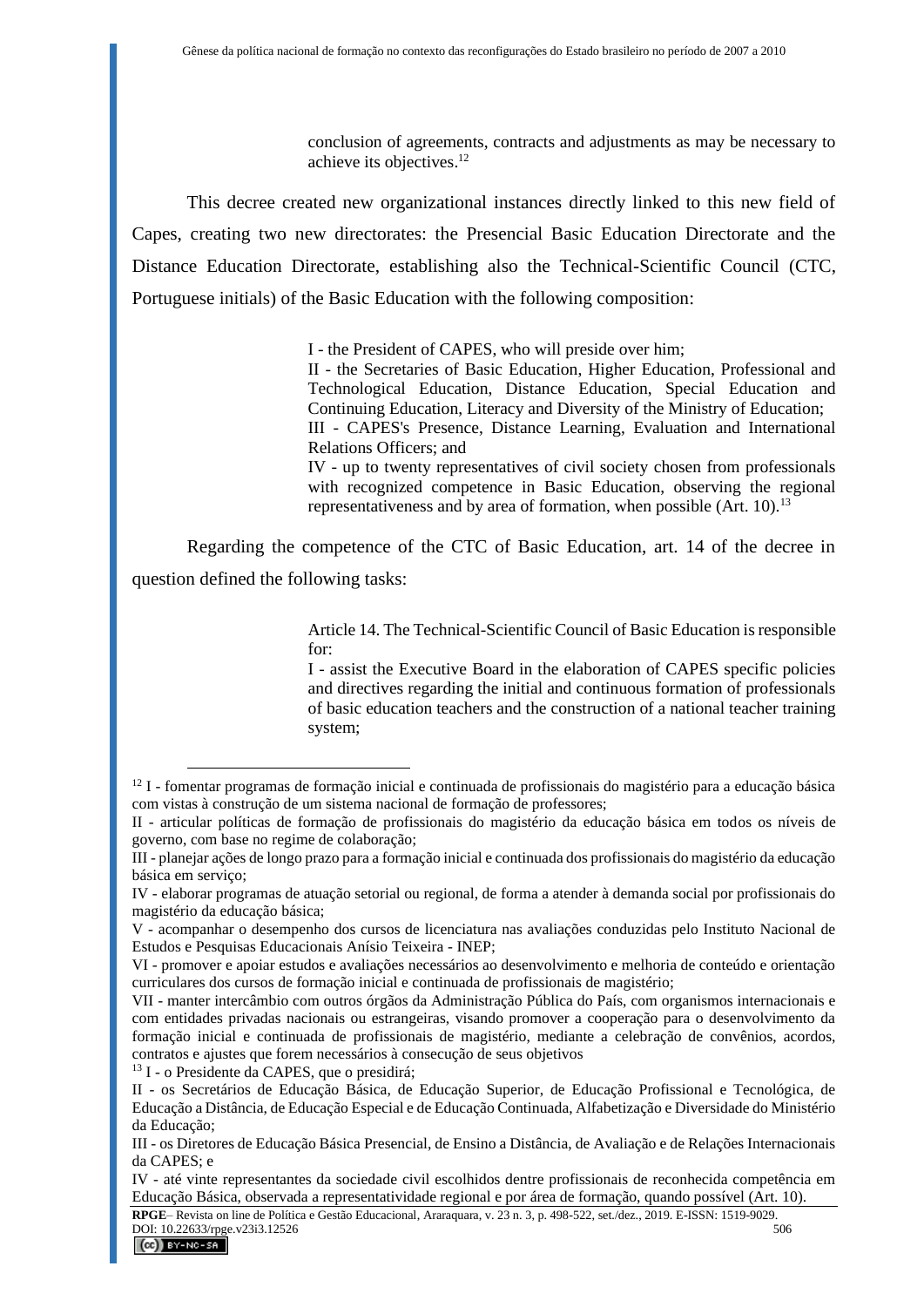II - assist the Directorates of Presential Basic Education and Distance Education with regard to the consolidation of the regime of collaboration between all levels of government;

III - discuss long-term guidelines for the initial and continuing education of professionals in basic service teaching;

IV - set parameters for the evaluation of the demand by professionals of basic education teachers, including to subsidize the installation of municipal support centers;

V - monitor the evaluation of pedagogy, undergraduate and higher education, courses in the evaluation processes conducted by INEP;

VI - manifest in the processes of recognition and renewal of recognition of courses in pedagogy, bachelor and higher normal, prior to the decision of the competent Secretariat;

VII - collaborate in the elaboration of proposals, related to the initial and continuous training of professionals of basic education, to subsidize the National Education Plan;

VIII - give an opinion on CAPES annual programming, in the specific area of Basic Education;

IX - give an opinion on criteria and procedures for the promotion of studies and research related to the orientation and curriculum content of the initial and continuing education courses of professionals of basic education;

X - establish parameters by which the funding programs and courses receiving CAPES financial resources will be evaluated;

XI - propose studies and programs to improve CAPES activities in its area of activity;

XII - give an opinion on matters submitted by the President of CAPES; and XIII - to elect his representative on the Superior Council.<sup>14</sup>

<sup>14</sup> Art. 14. Ao Conselho Técnico-Científico da Educação Básica compete:

I - assistir à Diretoria-Executiva na elaboração das políticas e diretrizes específicas de atuação da CAPES no tocante à formação inicial e continuada de profissionais do magistério da educação básica e a construção de um sistema nacional de formação de professores;

II - assistir às Diretorias de Educação Básica Presencial e de Educação a Distância no que diz respeito à consolidação do regime de colaboração entre todos os níveis de governo;

III - discutir diretrizes de longo prazo para a formação inicial e continuada dos profissionais do magistério da educação básica em serviço;

IV - fixar parâmetros para avaliação da demanda por profissionais do magistério da educação básica, inclusive para subsidiar a instalação de pólos municipais de apoio presencial;

V - acompanhar a avaliação dos cursos de pedagogia, licenciatura e normal superior nos processos de avaliação conduzidos pelo INEP;

VI - manifestar-se nos processos de reconhecimento e de renovação de reconhecimento de cursos de pedagogia, licenciatura e normal superior, previamente à decisão da Secretaria competente;

VII - colaborar na elaboração de propostas, relativas à formação inicial e continuada de profissionais de magistério da educação básica, para subsidiar o Plano Nacional de Educação;

VIII - opinar sobre a programação anual da CAPES, na área específica da Educação Básica;

IX - opinar sobre critérios e procedimentos para fomento a estudos e pesquisas relativos à orientação e conteúdo curriculares dos cursos de formação inicial e continuada de profissionais do magistério da educação básica;

X - estabelecer parâmetros mediante os quais serão avaliados os programas de fomento e os cursos que receberem recursos financeiros da CAPES;

XI - propor a realização de estudos e programas para o aprimoramento das atividades da CAPES na sua área de atuação;

XII - opinar sobre assuntos que lhe sejam submetidos pelo Presidente da CAPES; e

XIII - eleger seu representante no Conselho Superior.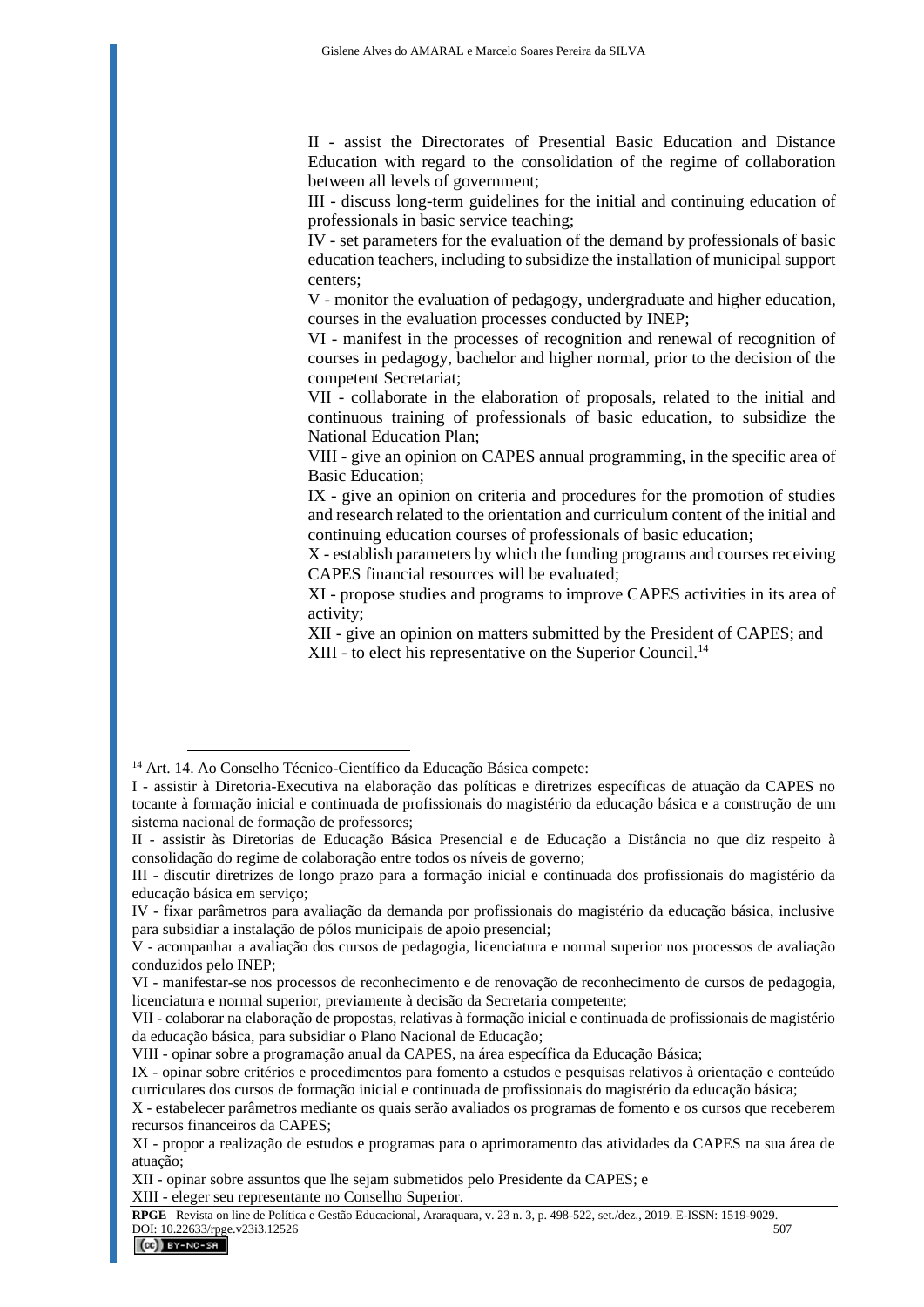Capes' new attributions and organizational structure enable us to grasp elements that highlight the place and role of the state in the field of public policies and, more specifically, teacher education policies. Since 2006, the MEC has been redirecting training policies to break with the fragmentation and dispersion of these policies. References to this perspective under construction can be found, for example, in the proposition of the National Continuing Education Network and in the UAB System documents.

In May 2007, the Ministry of Education published a report produced by a special commission set up to study measures aimed at overcoming the teaching deficit in high school. The document was called "Shortage of High School Teachers: Structural and Emergency Proposals" (RUIZ; RAMOS; HINGEL, 2007). Among the main causes identified for the problem addressed, besides the low teacher remuneration and the low career attractiveness, the document points out the low rates of graduation students in the face of the demand of teachers in the state education systems. One of the proposals mentioned by this report is the defense by the institution of a "national teacher training policy":

> Instituting a national teacher education policy is an inherent condition of the National Education System, benefiting from it as long as forms and mechanisms of cooperation among the federative entities are established, while at the same time contributing to strengthen it by qualifying its agents. This policy should have ambitious goals, adequate financial resources and be based on programs and actions for training, improvement, evaluation and promotion of human resources in the field of public education. The programs and actions covered by this policy should include the creation of initial and continuing training centers in all states, metropolitan regions and others considered of strategic importance, with the establishment of goals to be met by the states and municipalities, as well as by concertation. policy aimed at defining standards and incentives to be included in the career plans of states and municipalities. The actions of this policy should also be based on the concept of action and cooperation networks, in order to create conditions for the integrated performance of education systems, higher education institutions, research centers focused on Education and of social organizations (RUIZ; RAMOS; HINGEL, 2007, p. 18).<sup>15</sup>

**RPGE**– Revista on line de Política e Gestão Educacional, Araraquara, v. 23 n. 3, p. 498-522, set./dez., 2019. E-ISSN: 1519-9029. DOI: 10.22633/rpge.v23i3.12526

<sup>&</sup>lt;sup>15</sup> Instituir uma política nacional de formação de professores é condição inerente ao Sistema Nacional de Educação, dele se beneficiando na medida em que se estabeleçam formas e mecanismos de cooperação entre os entes federativos, e, ao mesmo tempo, contribuindo para fortalecê-lo pela qualificação de seus agentes. Essa política deve ter metas ambiciosas, recursos financeiros adequados e ter por base programas e ações para formação, aperfeiçoamento, avaliação e promoção dos recursos humanos no campo da educação pública. Os programas e as ações abrangidos por essa política devem contemplar a criação de centros de formação inicial e continuada em todos os estados, regiões metropolitanas e outras consideradas de importância estratégica, com estabelecimento de metas a serem cumpridas pelos estados e municípios, bem como pela concertação política visando à definição de padrões e incentivos a serem inseridos nos planos de carreira de estados e municípios. As ações dessa política deverão, ainda, balizar-se pelo conceito de redes de ação e de cooperação, de forma a criar condições para a atuação integrada dos sistemas de ensino, das instituições de Ensino Superior, dos centros de pesquisas voltados para a Educação e das organizações sociais (RUIZ; RAMOS; HINGEL, 2007, p. 18).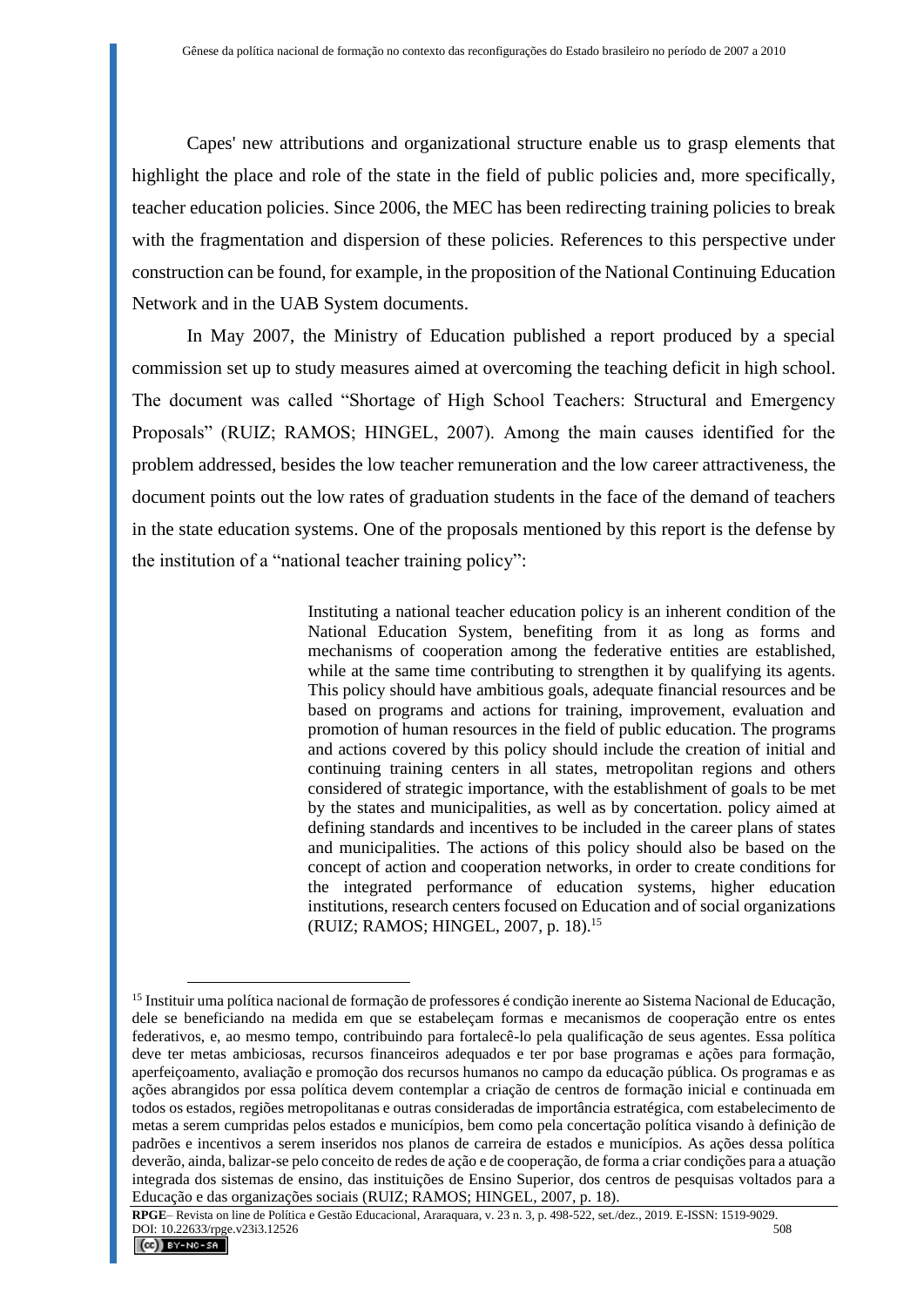As Scheibe (2011) points out, the reformulation of Capes' functions, which started to subsidize MEC also in the formulation of policies and in the development of activities to support the training of teachers for basic education, can be seen as another signpost. in the sense of "the Union's accountability for the training of professionals in basic education, historically treated without priority by the national government" (p. 814). This accountability not only presents measures towards decentralization, affirming the federative principle, but also promotes a movement of recentralization of educational policies, in which the federal executive dictates the norms for the redefinition of responsibilities, expanding the functions of quality control, evaluation and definitions of curriculum standards (SCHEIBE, 2011).

Another aspect that deserves attention in this reconfiguration of Capes is the performance of CTC Basic Education, which began to discuss, at its first meetings, the need to create a National Teacher Training System. This mission was the main activity to which the council was dedicated throughout 2008 (SCHEIBE, 2008). Thus, the conception of a "National Policy for the Training of Basic Education Professionals" was conceived that would result in a public decree in 2009.

### **The National Policy of Training of Basic Education Professionals and their institutionalization: a look at the decrees of its regulation**

Another action taken by the Federal Executive in the field of teacher training, which was formulated within the Capes CTC, was the regulation and institution of the "National Policy for the Training of Professionals of the Basic Education Teaching", which had as its initial landmark the formulation and publication of Decree n° 6.755, of January 29, 2009<sup>16</sup>.

Already in your art. 1, the decree points to a perspective in the sense that teacher education would demand an articulated action between the federation entities, establishing that this policy would have the purpose of "organizing, in a collaborative regime between the Union, the States, the Federal District and the Municipalities, the initial and continuing training of the

<sup>&</sup>lt;sup>16</sup> The initial proposal presented by the Ministry of Education to the CTC of Basic Education/Capes for the creation of a national system of teacher education for basic education was widely discussed, but it did not materialize, because the understanding prevailed among the counselors, that such a definition would not fit before the construction of an effective National Education System, already on the agenda for the National Education Conference - Conae held in 2010 (SCHEIBE, 2011).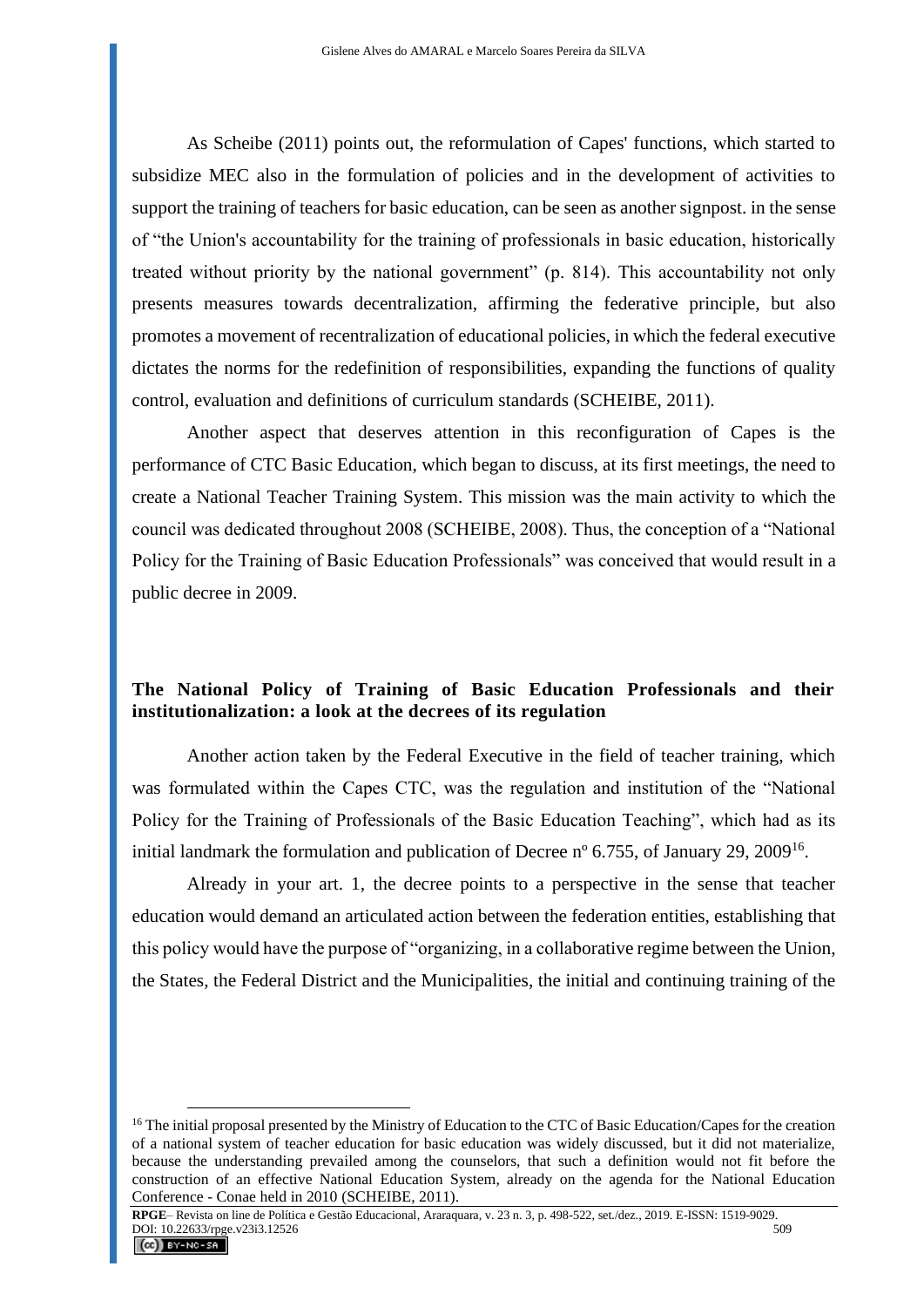teaching professionals for the public basic education networks". Then the guiding principles of the *National Training Policy* were defined*<sup>17</sup>*:

> I - teacher training for all stages of basic education as a public commitment of the State, seeking to ensure the right of children, youth and adults to quality education, built on sound scientific and technical bases;

> II - the formation of teaching professionals as a commitment to a social, political and ethical project that contributes to the consolidation of a sovereign, democratic, just and inclusive nation that promotes the emancipation of individuals and social groups;

> III - the constant collaboration between the federated entities in the achievement of the objectives of the National Policy of Training of Professionals of the Teaching of Basic Education, articulated between the Ministry of Education, the educational institutions and the systems and networks of education;

> IV - the guarantee of quality standard of the teacher training courses offered by the training institutions in the presential and distance modalities;

> V - the articulation between theory and practice in the process of teacher education, founded on the domain of scientific and didactic knowledge, contemplating the inseparability between teaching, research and extension;

> VI - the recognition of the school and other basic education institutions as necessary spaces for the initial formation of the teaching professionals;

> VII - the importance of the training project in higher education institutions that reflects the specificity of teacher education, ensuring the work of the different units that contribute to this training and ensuring a solid theoretical and interdisciplinary basis;

> VIII - the importance of the teacher in the educational process of the school and its professional valorization, translated into permanent policies to stimulate the professionalization, the single journey, the career progression, the continuous formation, the exclusive dedication to the teaching, the improvement of the conditions of remuneration and the guarantee of decent working conditions;

> IX - equity in access to initial and continuing education, seeking to reduce social and regional inequalities;

> X - the articulation between initial and continuing education, as well as between the different levels and modalities of education;

> XI - continuing education, understood as an essential component of teacher professionalization, should be integrated into the school's daily life and consider the different knowledge and teaching experience; and

> XII - the understanding of the teaching professionals as formative agents of culture and, as such, the need for their permanent access to cultural information, experience and updating.<sup>18</sup>

<sup>17</sup> In this paper, the term *National Training Policy*, whenever registered in italics, will be related to the *National Training Policy for Teachers of Basic Education*, initially regulated by Decrees 6.755 / 2009 and 7.415 / 2010, later changed to *Policy National Training Program for Basic Education Professionals*, through Decree No. 8.752 / 2016.

<sup>&</sup>lt;sup>18</sup> I - a formação docente para todas as etapas da educação básica como compromisso público de Estado, buscando assegurar o direito das crianças, jovens e adultos à educação de qualidade, construída em bases científicas e técnicas sólidas;

II - a formação dos profissionais do magistério como compromisso com um projeto social, político e ético que contribua para a consolidação de uma nação soberana, democrática, justa, inclusiva e que promova a emancipação dos indivíduos e grupos sociais;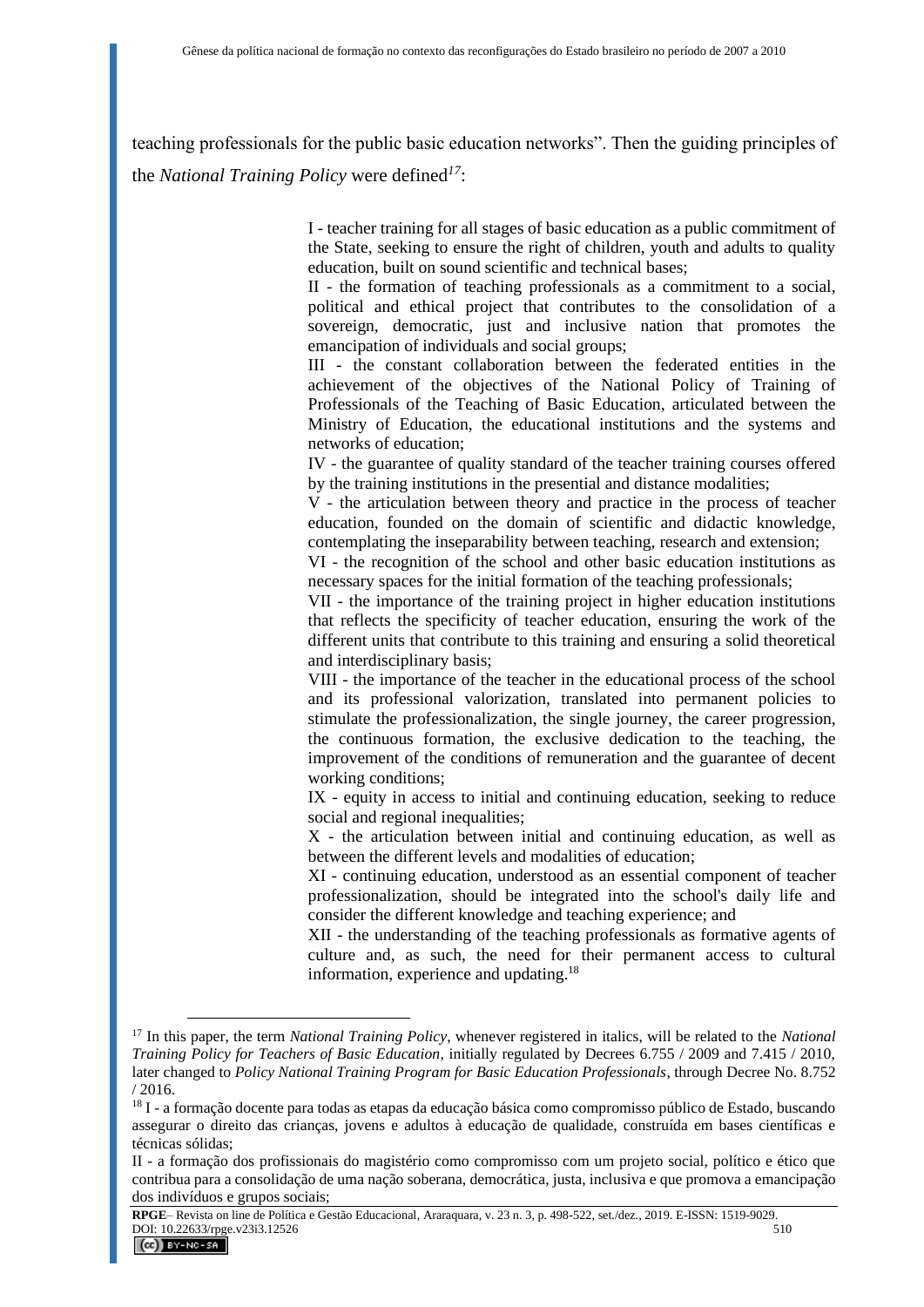On the one hand, this moment can be seen as the high point of the centrality that teacher education has gained since the 1990s, safeguarding the significant differences in the conception and conduct of actions around this centrality, implemented in the governments that followed since then (1990-2001; 2002-2014). On the other hand, the redefinition of the State's modes of organization and action in the development of social policies produced important determinations that, in turn, generated possibilities for the constitution of minimally democratic political mediations, different from those that prevailed in authoritarian periods..

The commitments that the Brazilian state started to have to guarantee the right to education also reaffirmed the need for a policy of valorization and teacher training sustained in the participation of federative entities. The collaborative regime had to be "faced" in order to find ways to achieve it within the constitutionally defined model of federalism.

Decree 6.755/2009 highlights the role of educational institutions and their training projects, which must guarantee the quality of training through the indissociability between teaching, research and extension and the articulation between initial and continuing education. Moreover, in the wake of what has been proposed in actions such as Pibid and Renafor, an articulation between initial and continuing education is increasingly being sought, which, in turn, requires closer ties between educational institutions and educational networks. In this context, we seek a perspective of professionalization that has in school the privileged locus for the development of both the acting teacher, who should be valued and recognized as an agent

III - a colaboração constante entre os entes federados na consecução dos objetivos da Política Nacional de Formação de Profissionais do Magistério da Educação Básica, articulada entre o Ministério da Educação, as instituições formadoras e os sistemas e redes de ensino;

IV - a garantia de padrão de qualidade dos cursos de formação de docentes ofertados pelas instituições formadoras nas modalidades presencial e à distância;

V - a articulação entre a teoria e a prática no processo de formação docente, fundada no domínio de conhecimentos científicos e didáticos, contemplando a indissociabilidade entre ensino, pesquisa e extensão;

VI - o reconhecimento da escola e demais instituições de educação básica como espaços necessários à formação inicial dos profissionais do magistério;

VII - a importância do projeto formativo nas instituições de ensino superior que reflita a especificidade da formação docente, assegurando organicidade ao trabalho das diferentes unidades que concorrem para essa formação e garantindo sólida base teórica e interdisciplinar;

VIII - a importância do docente no processo educativo da escola e de sua valorização profissional, traduzida em políticas permanentes de estímulo à profissionalização, à jornada única, à progressão na carreira, à formação continuada, à dedicação exclusiva ao magistério, à melhoria das condições de remuneração e à garantia de condições dignas de trabalho;

IX - a equidade no acesso à formação inicial e continuada, buscando a redução das desigualdades sociais e regionais;

X - a articulação entre formação inicial e formação continuada, bem como entre os diferentes níveis e modalidades de ensino;

XI - a formação continuada entendida como componente essencial da profissionalização docente, devendo integrar-se ao cotidiano da escola e considerar os diferentes saberes e a experiência docente; e

XII - a compreensão dos profissionais do magistério como agentes formativos de cultura e, como tal, da necessidade de seu acesso permanente a informações, vivência e atualização culturais.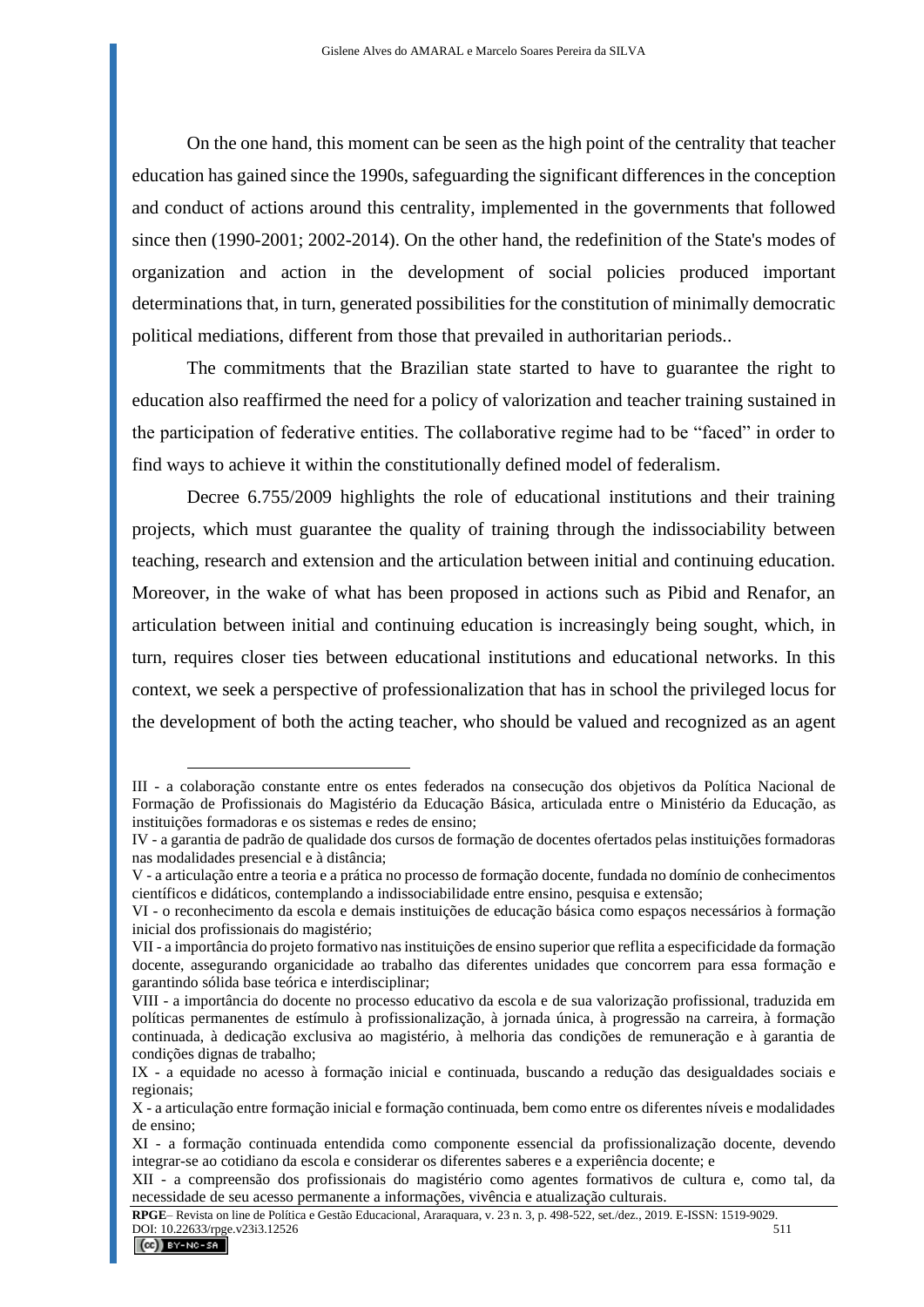of culture, and the undergraduate students, who must understand the role of schools. in your formation.

By paying attention to the objectives of the National Education Policy, we identified that they address, or tangent to, the main problems that teacher education has faced and that have been the object of countless analyzes and reflections on the production of knowledge in this field: the quality issue of teacher training and its relation to the quality of basic education; the demand for sufficient teachers to serve public institutions, articulating the necessary national equalization of training opportunities; the appreciation of the teacher, regarding his/her entrance, permanence and career progression in adequate conditions; policies aimed at groups and minorities within the scope of diversity, with the perspective of guaranteeing human rights; and the investment in theoretical and methodological updating of the formation processes.

In order to achieve the objectives of the National Training Policy at the interface with the perspective of building a collaborative regime, Decree nº 6.755/2009 established the Permanent Forums for Supporting Teacher Training, which should be created and installed in each state and in the Federal District, and these forums would have as its central task the formulation, monitoring and periodic review of the strategic plan for the field of training of teaching professionals in the respective scope of action - state or district (§1 and 6, art. 4).

The composition of the Permanent Forums should include representations of the following segments: Ministry of Education (one representative); Municipal Secretaries of Education (two representatives); public higher education institutions (one from each institution); State Board of Education (one representative); National Union of Municipal Councils of Education (Uncme, Portuguese initials) (one representative); teaching professionals appointed by the CNTE trade union section (one representative); Bachelor Forums of public HEIs (if any). The Secretary of Education of the State, or the Federal District, as the case may be, along with one more representative of this secretariat, would also compose the Permanent Forum, being the one that would hold the Presidency of the Forum.

With the exception of the Secretariat of Education, all other organs, entities or institutions with seats provided for in the Forum would only have their participation confirmed by formalizing their adhesion to this newly created institution (§ 2, 3, 4 and 5, art. 4). The absence of such confirmation by any of the possible members would not be an impediment to the installation and operation of the Forum. It was also admitted the performance of other institutional participations by presenting other adhesion demands.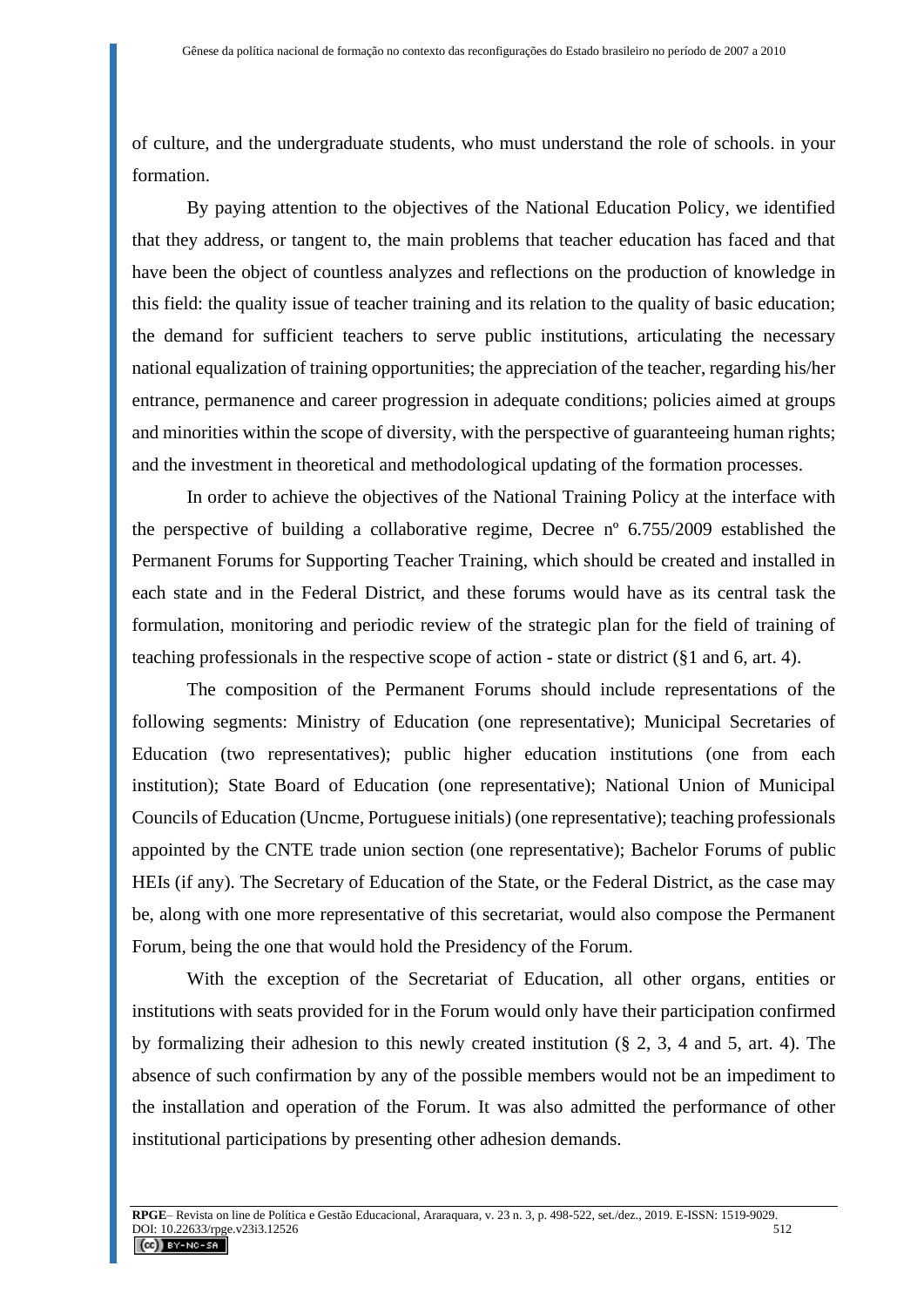The strategic plan to be prepared by the Permanent Forum on Support for Teacher Training should include:

> I - diagnosis and identification of the training needs of teaching professionals and the capacity of attending the public institutions of higher education involved;

> II - definition of actions to be developed to meet the needs of initial and continuing education, at different levels and modalities of education; and III - attributions and responsibilities of each participant, specifying the commitments assumed, including financial  $(Art. 5)$ .<sup>19</sup>

In this diagnosis, on the one hand, should be discriminated, based on data from the Census of Basic Education, at least the following data related to teaching professionals:

> I - the initial formation courses; II - the continuing education courses and activities; III - the number, the work regime, the field or the area of activity of the teaching professionals to be attended; and IV - other relevant data that complement the formulated demand  $(\S 1, \text{art. } 5)^{20}$

On the other hand, for the planning and organization of meeting the needs, the strategic plan should consider the higher education census data (§ 2, art. 5).

At the end of this planning process, it would be up to the MEC to analyze and approve the strategic plans presented (art. 6) and to define the way in which they will act in the initial and continuing education of teaching professionals, considering two possibilities provided for in the same decree:

> I - granting scholarships and research grants to teachers, pursuant to Law nº 11.273, of February 6, 2006, as well as aid to projects related to the actions referred to in the caput; and

> II - financial support to States, Federal District, Municipalities and public institutions for the implementation of programs, projects and training courses.  $(\text{art. } 9)^{21}$

<sup>&</sup>lt;sup>19</sup> I - diagnóstico e identificação das necessidades de formação de profissionais do magistério e da capacidade de atendimento das instituições públicas de educação superior envolvidas;

II - definição de ações a serem desenvolvidas para o atendimento das necessidades de formação inicial e continuada, nos diferentes níveis e modalidades de ensino; e

III - atribuições e responsabilidades de cada partícipe, com especificação dos compromissos assumidos, inclusive financeiros (Art. 5º).

<sup>20</sup> I - os cursos de formação inicial;

II - os cursos e atividades de formação continuada;

III - a quantidade, o regime de trabalho, o campo ou a área de atuação dos profissionais do magistério a serem atendidos; e

IV - outros dados relevantes que complementem a demanda formulada (§ 1º art. 5º).

<sup>21</sup> I - concessão de bolsas de estudo e bolsas de pesquisa para professores, na forma da Lei nº 11.273, de 6 de fevereiro de 2006, bem como auxílio a projetos relativos às ações referidas no caput; e

II - apoio financeiro aos Estados, Distrito Federal, Municípios e às instituições públicas para implementação de programas, projetos e cursos de formação (art. 9º).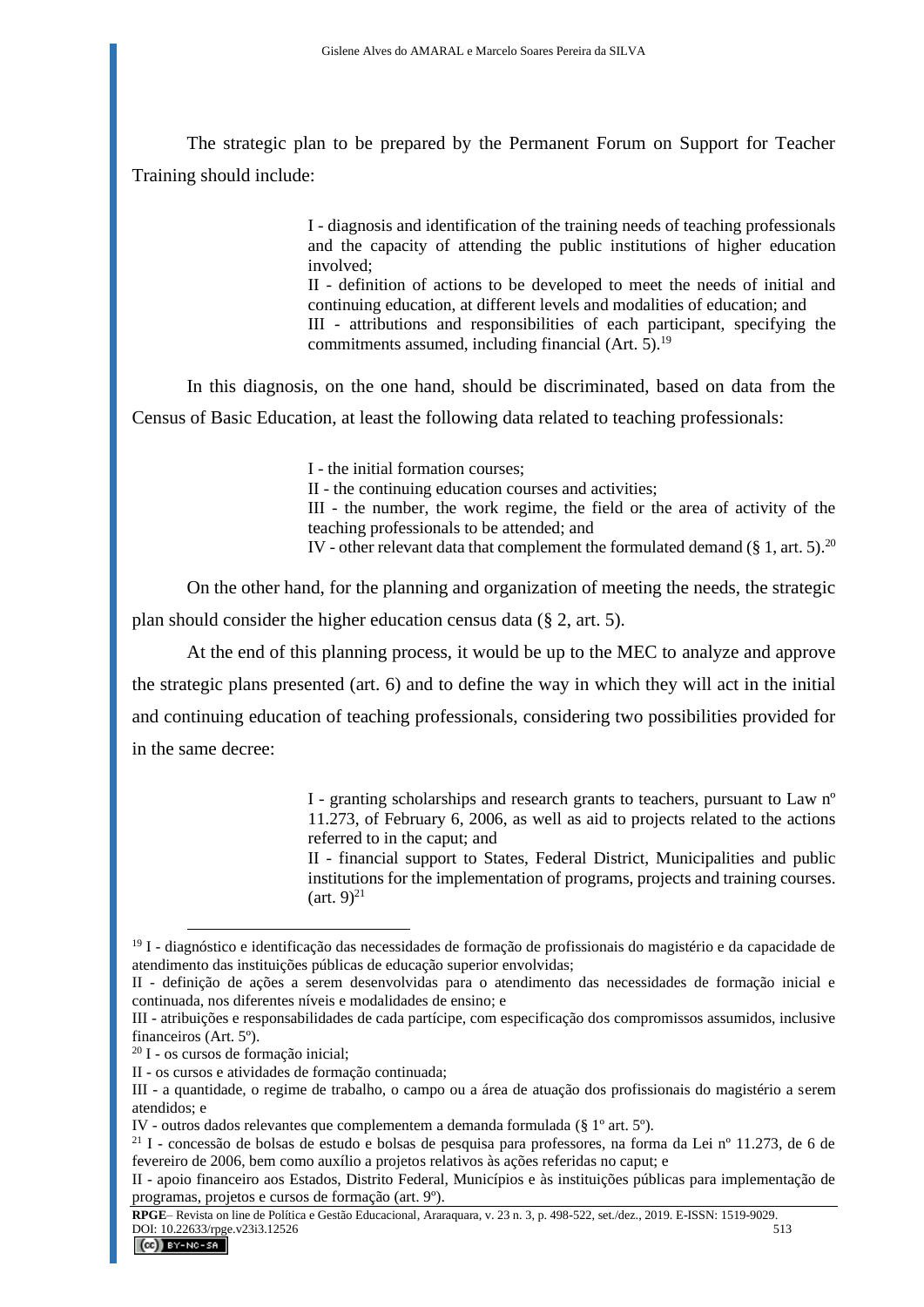The functionality and way of being of the forums, as well as other spaces, such as conferences and councils, should be understood as processes of capturing civil society demands that could or could not be assimilated by the State. Developing responses to these claims would result in public policies that, in turn, would express what we might call government in action.

Considering that civil society is a complex of determinations derived from contradictions, conflicts or possibilities of confluence, it must be understood that from it emerges a plurality of perspectives, interests, confluences and divergences that is expressed about practically all the themes related to channeling to the state, notably to the executive branch. This is valid for all dimensions of social life in which, in one way or another, the possibility of elaborating a government policy is posed.

If, on the one hand, the federal government sought to promote and conduct a National Training Policy involving states and municipalities and civil society sectors, seeking to recover some lost role in the definition of educational policies at the national level by the reforms that took place in the past decades; on the other hand, it has also reduced the possibilities for autonomy and self-determination of subnational governments.

The composition defined in Decree n<sup>o</sup> 6.755/2009 for the State Forums would allow them, in fact, to be spaces for concertation susceptible to the action of movements, representatives of conceptions, entities and other institutional arrangements admitted to a democratic society, with a view to forwarding of demands and, in return, responses. As long as there is an effective capillarity in civil society by these spaces of social concertation, they would be able to influence the direction, the orientation that the State gives to each policy formulated, including with regard to the various levels (municipal, state or district and national) policy formulation and implementation.

Hence, to develop a concrete strategic planning, there may still be a long way. The mere existence of forums, conferences and councils does not, by itself, guarantee that any occasional programs or actions acquire the configuration of a state policy agreed upon with the prevailing or hegemonic social forces. However, this articulation cannot be dependent on governmental arrangements, which oscillate according to the political positions taken, the party compositions and other factors involved in these relations.

Specifically, in relation to the continuing education of teachers, it is evident in the National Training Policy outlined in Decree 6.755/2009 the emphasis on the fact that this continuing education takes place through the provision of courses and training activities by public educational, cultural and research institutions, as well evidenced in its art. 8: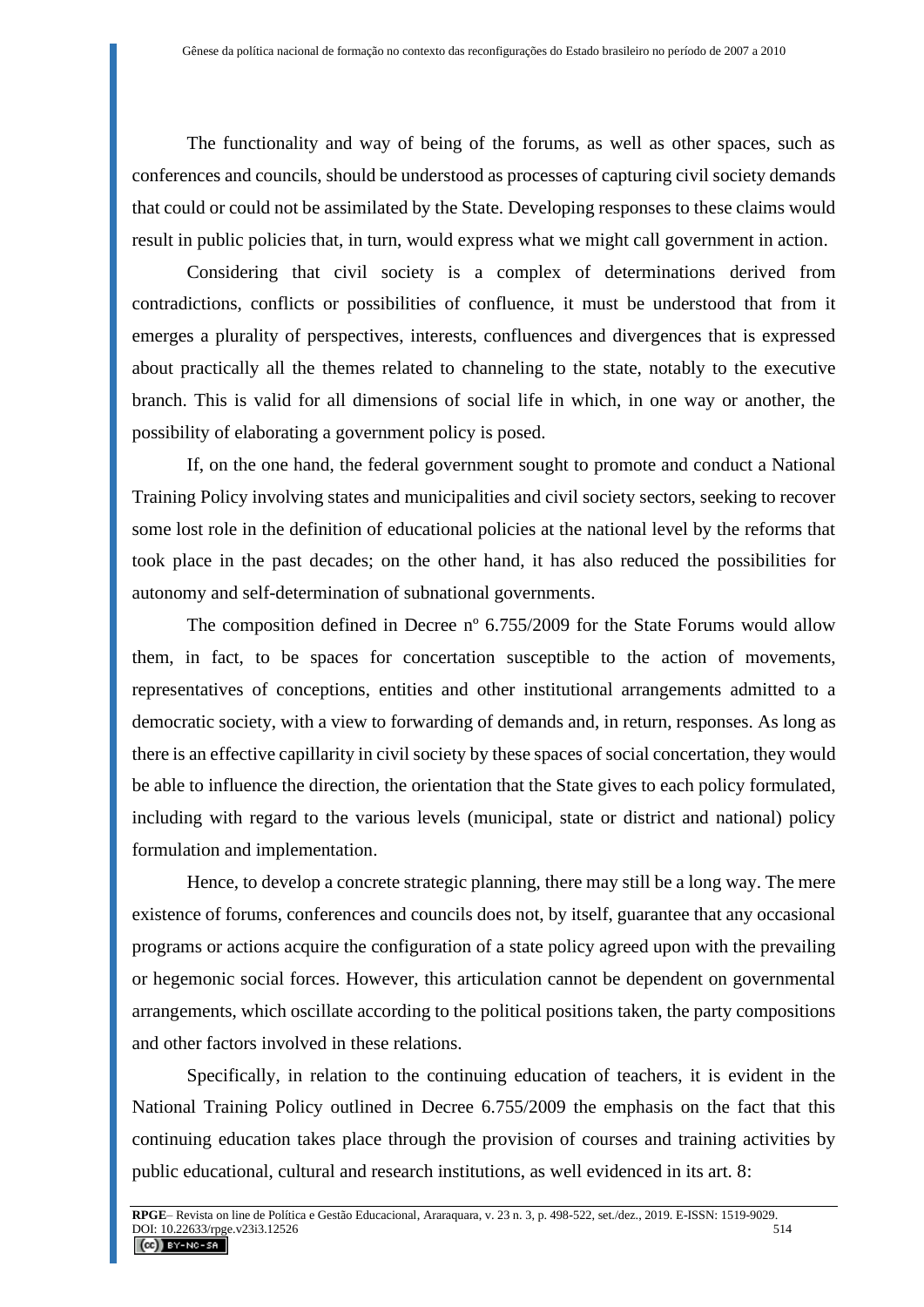Art. 8 The attendance to the needs of continuing education of teaching professionals will occur by the induction of the offer of courses and formative activities by public institutions of education, culture and research, in consonance with the projects of the school units and the education networks and systems.

Paragraph 1. The continuing education of teaching professionals shall be given through face-to-face or distance learning courses.

Paragraph 2. The continuing education needs of teaching professionals shall be met by training activities and updating, improvement, specialization, master's or doctorate courses.

Paragraph 3. The updating, improvement and specialization courses shall be promoted by the Coordination of Improvement of Higher Education Personnel - CAPES, shall be approved by its Technical-Scientific Council of Basic

Education and will be offered by public institutions of higher education, preferably by those involved in the strategic plan as treated in arts. 4 and 5.

Paragraph 4. The continuing education courses approved by the Technical-Scientific Council of Basic Education of CAPES will integrate the collection of educational courses and technologies of the Ministry of Education.

Paragraph 5. If the need for continuing education cannot be met by courses already approved pursuant to paragraph 4, CAPES shall promote the development of specific political-pedagogical projects, in articulation with the public institutions of higher education.

Paragraph 6. CAPES shall provide for requirements, conditions of participation and criteria for selecting institutions and specific pedagogical projects to be supported.<sup>22</sup>

Although recognizing the progress made in this new regulatory framework in the field of teacher education in order to give more visibility to the issue of continuing education as a constitutive element of teacher education, the strong emphasis in the sense that this formation takes place through courses of different natures, levels and modalities. Formative principles that highlighted the school as a space of formation were eventually forgotten or at least out in a secondary priority.

<sup>22</sup> Art. 8º O atendimento às necessidades de formação continuada de profissionais do magistério dar-se-á pela indução da oferta de cursos e atividades formativas por instituições públicas de educação, cultura e pesquisa, em consonância com os projetos das unidades escolares e das redes e sistemas de ensino.

<sup>§ 1</sup>º A formação continuada dos profissionais do magistério dar-se-á por meio de cursos presenciais ou cursos à distância.

<sup>§ 2</sup>º As necessidades de formação continuada de profissionais do magistério serão atendidas por atividades formativas e cursos de atualização, aperfeiçoamento, especialização, mestrado ou doutorado.

<sup>§ 3</sup>º Os cursos de atualização, aperfeiçoamento e especialização serão fomentados pela Coordenação de Aperfeiçoamento de Pessoal de Nível Superior – CAPES, deverão ser homologados por seu Conselho Técnico-Científico da Educação Básica e serão ofertados por instituições públicas de educação superior, preferencialmente por aquelas envolvidas no plano estratégico de que tratam os arts. 4º e 5º.

<sup>§ 4</sup>º Os cursos de formação continuada homologados pelo Conselho Técnico-Científico da Educação Básica da CAPES integrarão o acervo de cursos e tecnologias educacionais do Ministério da Educação.

<sup>§ 5</sup>º Caso a necessidade por formação continuada não possa ser atendida por cursos já homologados na forma do § 4º, a CAPES deverá promover o desenvolvimento de projetos político-pedagógicos específicos, em articulação com as instituições públicas de educação superior.

<sup>§ 6</sup>º A CAPES disporá sobre requisitos, condições de participação e critérios de seleção de instituições e de projetos pedagógicos específicos a serem apoiados.

**RPGE**– Revista on line de Política e Gestão Educacional, Araraquara, v. 23 n. 3, p. 498-522, set./dez., 2019. E-ISSN: 1519-9029. DOI:  $10.22633$ /rpge.v23i3.12526<br> **CC** BY-NC-SA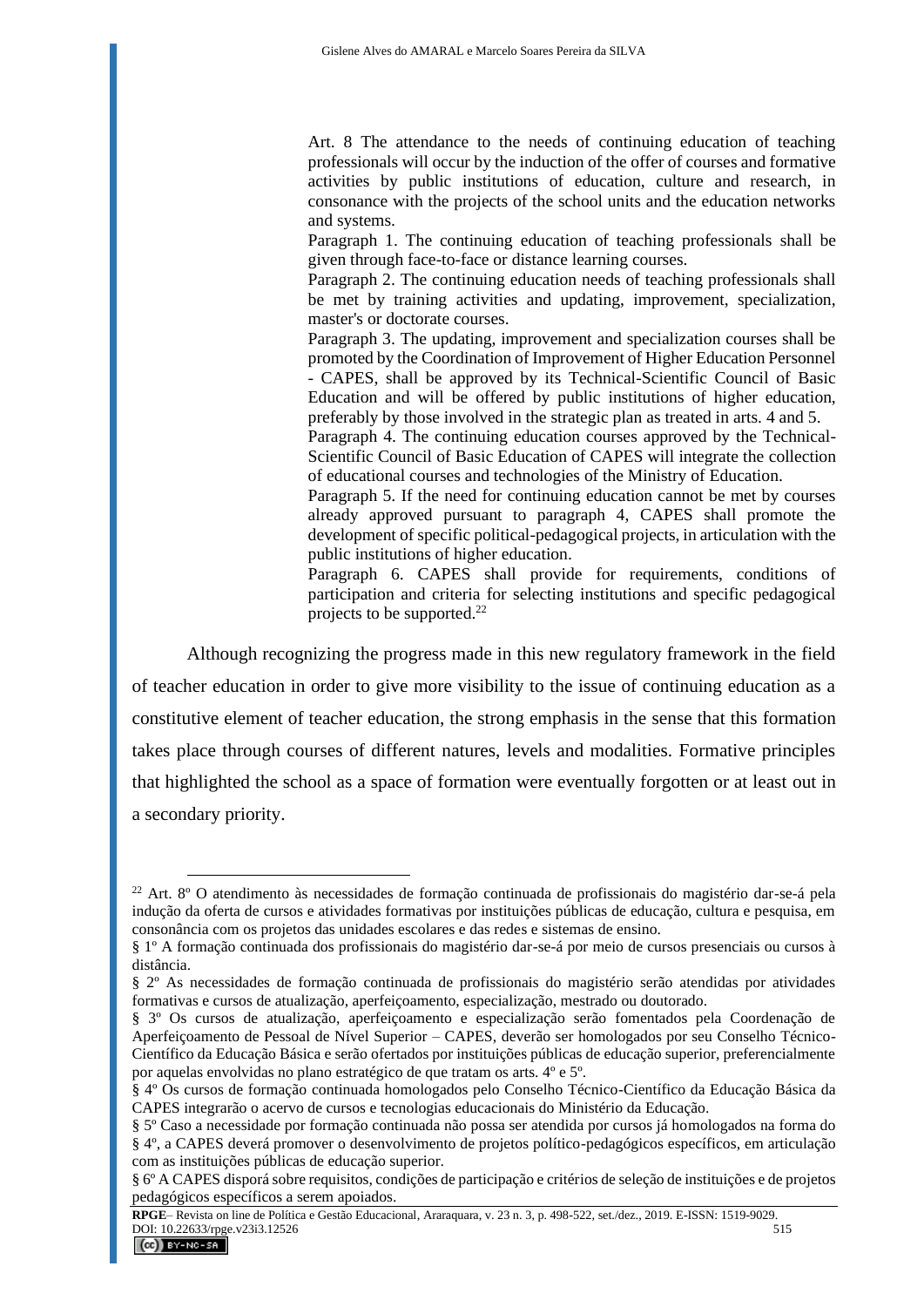Other important movements that can be apprehended in the analysis of Decree 6.755 / 2009 is the fact that programs and actions are incorporated as part of the National Training Policy. Thus, we highlight the assimilation of Pibid and Prodocência, assumed as one of Capes' strategies in this Policy (articles 10 and 11, item I), but the decree also foresees other possibilities for Capes to act in, such as:

Art. 11 CAPES will also promote:

[...]

II - Pedagogical projects that aim to promote curriculum designs that are proper to the training of teaching professionals to attend to the education of the countryside, indigenous peoples and remnant communities of quilombos; III - emergency offer of undergraduate courses and special courses or programs aimed at teachers in office for at least three years in the public basic education network, namely:

a) unlicensed graduates;

b) graduates in a different area of teaching activity; and

c) medium level, in Normal modality;

IV - projects to review the academic and curricular structure of undergraduate courses;

V - research aimed at mapping, deepening and consolidating studies on profile, demand and processes of training of teaching professionals;

VI - programs to support educational and research projects proposed by public school teaching institutions and professionals that contribute to their continuing education and school improvement; and

VII - programs that promote the articulation of continuing education actions with non-formal education spaces and with other educational and cultural initiatives.<sup>23</sup>

Thus, there is new evidence of a movement towards achieving a systemic vision and organization in the field of teacher education. However, it is evident not only the multiplicity of paths to which this Policy pointed in the field of continuing teacher education, but also the

<sup>23</sup> Art. 11 A CAPES fomentará ainda:

<sup>[...]</sup>

II - projetos pedagógicos que visem a promover desenhos curriculares próprios à formação de profissionais do magistério para atendimento da educação do campo, dos povos indígenas e de comunidades remanescentes de quilombos;

III - oferta emergencial de cursos de licenciaturas e de cursos ou programas especiais dirigidos aos docentes em exercício há pelo menos três anos na rede pública de educação básica, que sejam:

a) graduados não licenciados;

b) licenciados em área diversa da atuação docente; e

c) de nível médio, na modalidade Normal;

IV - projetos de revisão da estrutura acadêmica e curricular dos cursos de licenciatura;

V - pesquisas destinadas ao mapeamento, aprofundamento e consolidação dos estudos sobre perfil, demanda e processos de formação de profissionais do magistério;

VI - programas de apoio a projetos educacionais e de pesquisa propostos por instituições e por profissionais do magistério das escolas públicas que contribuam para sua formação continuada e para a melhoria da escola; e

VII - programas que promovam a articulação das ações de formação continuada com espaços de educação nãoformal e com outras iniciativas educacionais e culturais.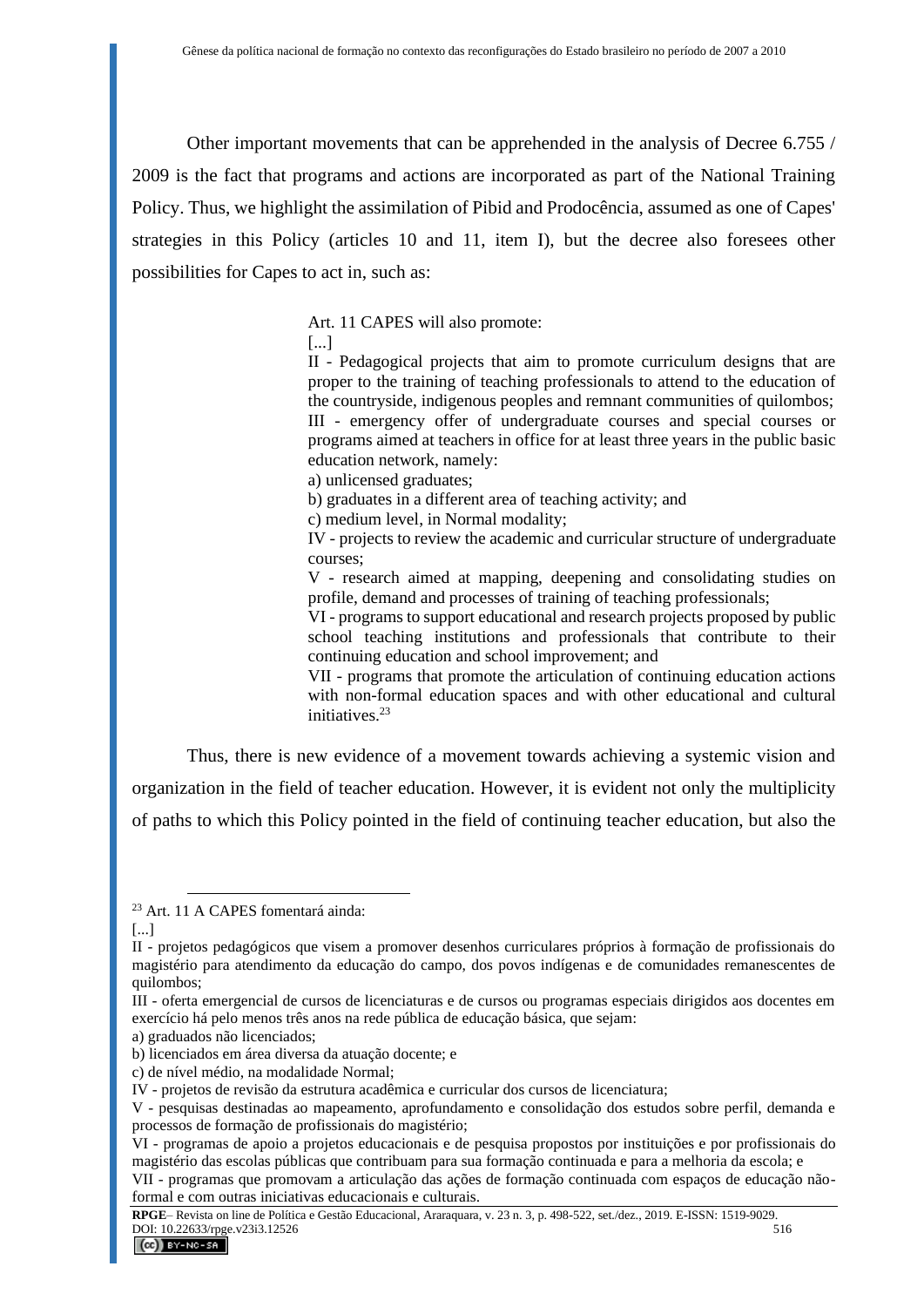highlight that teacher education - continuing education - occupied in the performance of the Brazilian State.

Guided by Decree 6.755/2009, MEC edited and published two ordinances through which it sought to delimit operational and organizational aspects to create institutional conditions within that body for the National Training Policy to advance from the plan of guidelines for organizational action for the organizational action plan (LIMA, 2001).

In 2010, a decree was issued concerning the National Training Policy (Decree No. 7,415 of December 30, 2010) which, without repealing Decree 6.755 / 2009, brought a new element to this policy: the Profuncionário program, incorporated as one of the constitutive actions of this policy that has its broader denomination as National Policy for Training of Basic Education Professionals. That is, with this change, the State's performance in the field of formation was, once again, assumed to include not only those who worked in teaching, but also all those who worked in school education.

Eight months later, through MEC Ordinance nº 1,087, of August 10, 2011, MEC implemented another initiative in the field of training of education professionals and the National Training Policy through the constitution of the "Policy Management Committee". Initial and Continuing Education for Basic Education Professionals". This committee would have the following duties:

> I - propose pedagogical guidelines and define initial and continuing education courses for basic education professionals to be offered to basic education networks;

> II - approve the strategic plans prepared by the Permanent State Forums to Support Teacher Training, which deal with arts. 4th, 5th and 6th of Decree 6.755, of January 29, 2009;

> III - to analyze the demand and to organize the offer of the courses in the states where the Permanent State Forum of Support to the Teacher Education does not elaborate the strategic plan;

> IV - define, based on cost/student per course, the amount of budget resources to be allocated for the implementation of the initial and continuing education actions of basic education professionals;

> V - make available an information system to be used by the education networks and Permanent State Forums to Support Teacher Training for the planning and monitoring of initial and continuing education actions of basic education professionals;

> VI - appoint the representatives of the MEC in the Permanent State Forums for Supporting Teacher Training, as referred to in art. 4, § 1, II of Decree no. 6,755, of January 29, 2009;

> VII - monitor and evaluate the initial and continuing education programs funded by MEC, CAPES and FNDE (art. 3).<sup>24</sup>

<sup>24</sup> I - propor diretrizes pedagógicas e definir cursos de formação inicial e continuada de profissionais da educação básica a serem ofertados às redes de educação básica;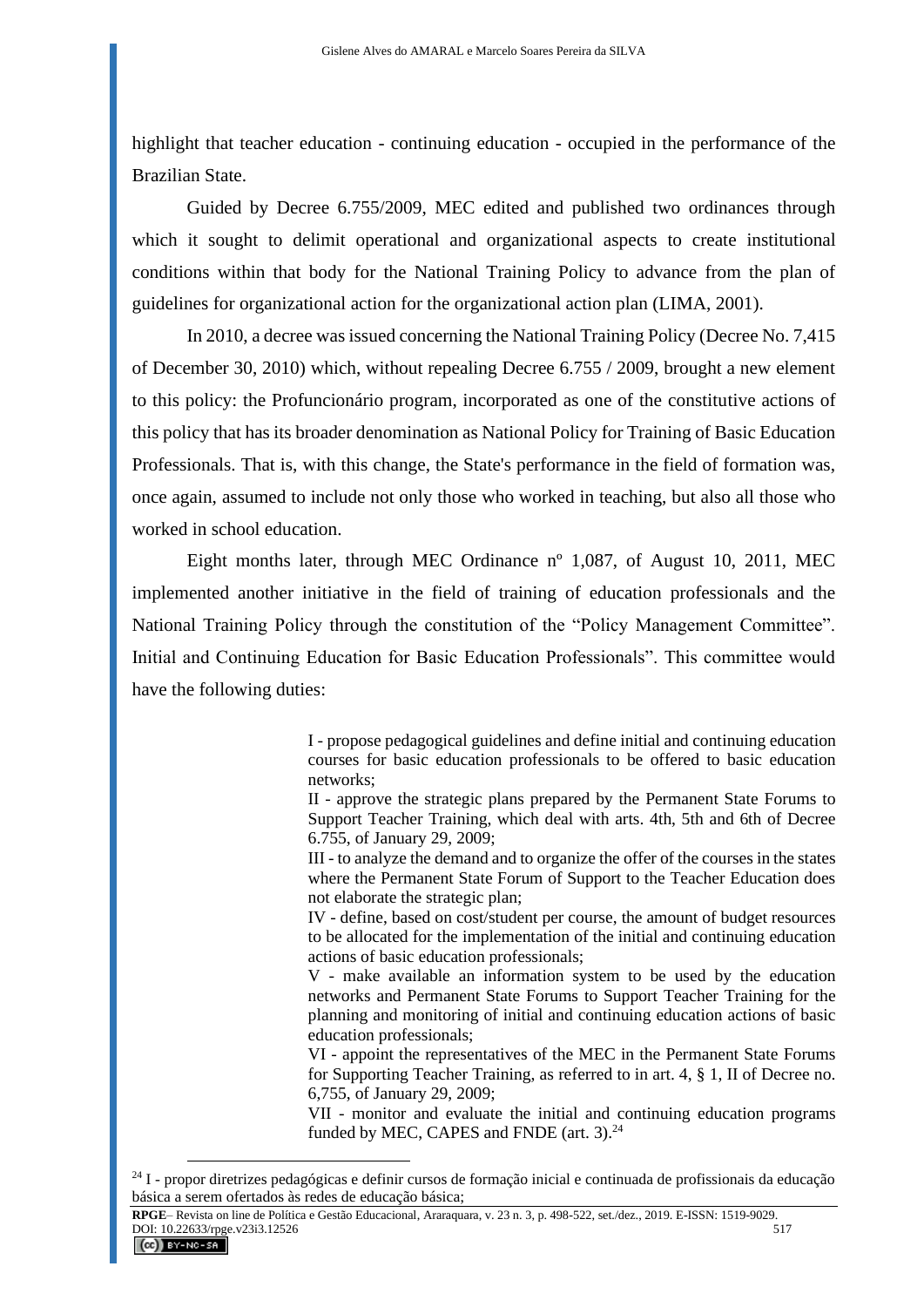In its composition, in addition to the executive secretary of the MEC, who chaired this committee, would also include the holders of the following:

I. Secretariat of Basic Education (SEB);

II. Secretariat for Continuing Education, Literacy, Diversity and Inclusion (SECADI);

III. Higher Education Secretariat (SESU);

IV. Secretariat of Professional and Technological Education (SETEC);

V. Secretariat of Articulation with the Education Systems (SASE);

VI. Higher Education Personnel Improvement Coordination (CAPES); and VII. National Education Development Fund (FNDE).<sup>25</sup>

In 2011, through Resolution nº 01, of August 17, 2011, of the National Management Committee, the MEC determined the creation, in each institution wishing to adhere to the actions and resources arising from the National Training Policy, a Management Committee. Institutional with the task of "inducing the articulation, coordination and organization of programs and actions of initial and continuing education of professionals of basic education teachers, as well as for the management and execution of resources received through the financial support provided in the *caput*" (§ 1; art. 17).

These new regulatory frameworks of the National Training Policy make it possible for us to grasp and understand the outlines that it has assumed in the scope of its regulation. Initially, it is noteworthy that the direct intervention of the federal executive by means of decrees reinforces the interpretation that this policy is linked to the government's perspective, and is therefore not a state policy. The strategy of maintaining the guidelines and tools for operationalizing a large set of actions that should compose the action plans of the states and

II - aprovar os planos estratégicos elaborados pelos Fóruns Estaduais Permanentes de Apoio à Formação Docente, de que tratam os arts. 4º, 5º e 6º do Decreto 6.755, de 29 de janeiro de 2009;

III - analisar a demanda e organizar a oferta dos cursos nos estados onde o Fórum Estadual Permanente de Apoio à Formação Docente não elaborar o plano estratégico;

IV - definir, com base em custo/aluno por curso, montante de recursos orçamentários a ser alocado para implementação das ações de formação inicial e continuada de profissionais da educação básica;

V - disponibilizar sistema de informação a ser utilizado pelas redes de ensino e Fóruns Estaduais Permanentes de Apoio à Formação Docente para o planejamento e monitoramento das ações de formação inicial e continuada dos profissionais da educação básica;

VI - indicar os representantes do MEC nos Fóruns Estaduais Permanentes de Apoio à Formação Docente, de que trata art. 4º, § 1º, II do Decreto nº. 6.755, de 29 de janeiro de 2009;

VII - monitorar e avaliar os programas de formação inicial e continuada financiados pelo MEC, CAPES e FNDE.  $(art. 3<sup>o</sup>)$ 

<sup>25</sup> I. Secretaria de Educação Básica (SEB);

II. Secretaria de Educação Continuada, Alfabetização, Diversidade e Inclusão (SECADI);

III. Secretaria de Educação Superior (SESU);

IV. Secretaria de Educação Profissional e Tecnológica (SETEC); V.Secretaria de Articulação com os Sistemas de Ensino (SASE);

VI. Coordenação de Aperfeiçoamento de Pessoal de Nível Superior (CAPES); e VII. Fundo Nacional de Desenvolvimento da Educação (FNDE).

**RPGE**– Revista on line de Política e Gestão Educacional, Araraquara, v. 23 n. 3, p. 498-522, set./dez., 2019. E-ISSN: 1519-9029. DOI: 10.22633/rpge.v23i3.12526<br> **CC** BY-NC-SA 518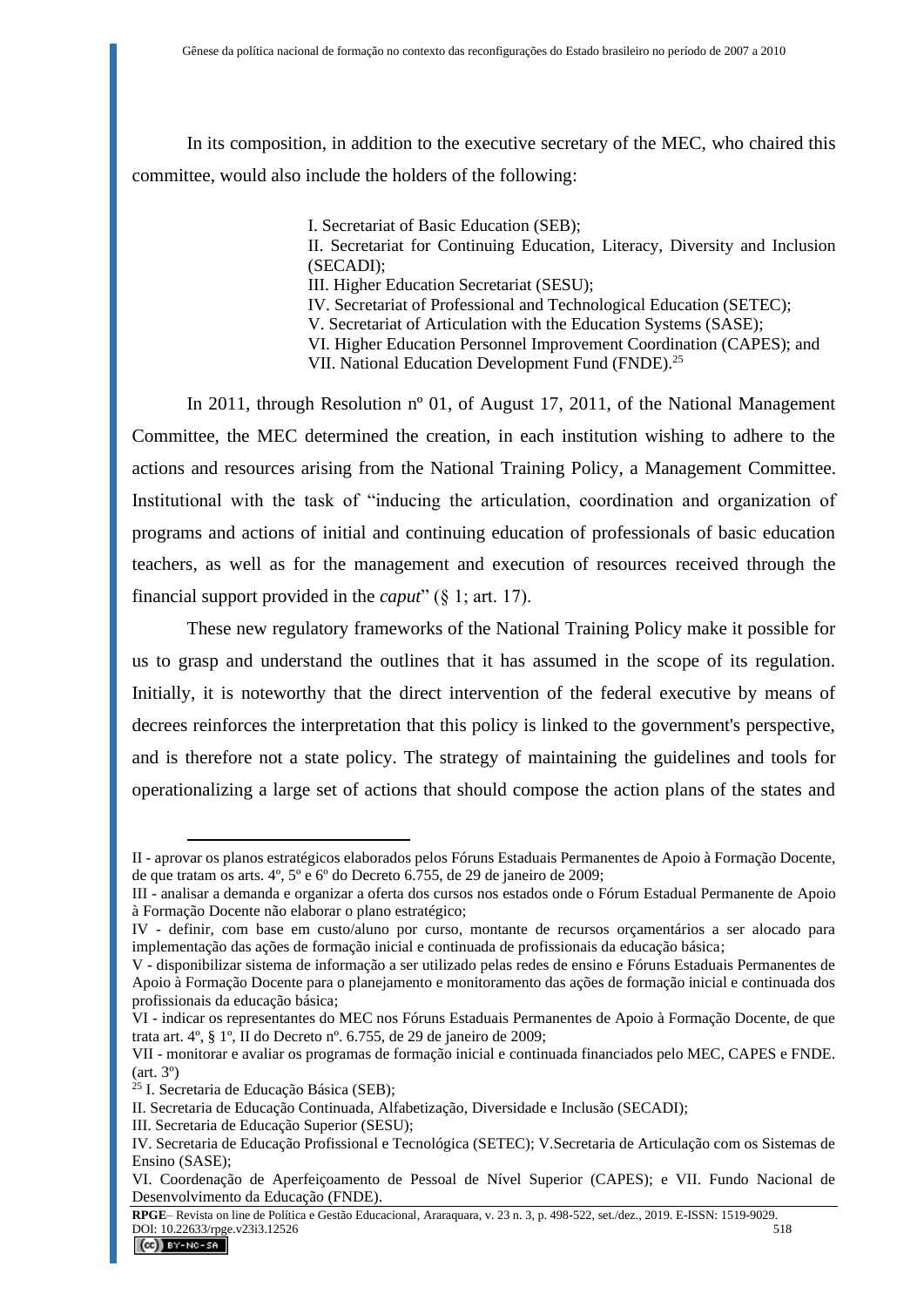municipalities, under the control of an instance within the Ministry, the "Managing Committee of National Policy of Initial and Continuing Training of Basic Education Professionals" demonstrates that the regulatory character was deepening.

Another element of analysis that emerges from this scenario of reconfiguration of the State's role in the field of education concerns the unfolding of the centralization of politics within Capes. The task of subsidizing the Ministry of Education in the formulation of policies and in the development of activities to support the training of teaching professionals for basic education, provided for in Law nº 11.502/2007, was divided into a diverse set of responsibilities listed in Decree nº 7.692/2007, which approved the new statute of Capes, which provided for the constitution of a National Training System.

At first, this transfer of tasks ended up overlapping certain attributions between the various sectors of the Ministry of Education and the council itself in relation to ongoing training projects, such as new norms and previous determinations still prevalent and in conflict with those listed in the bylaws of Capes (SCHEIBE, 2011). In Souza's (2016) analysis of the challenges in conducting the National Training Policy, some elements reveal a troubled beginning of this new Capes action trajectory:

> The proposal of the training system, established in the CTC-EB draft, would involve moving the bases of the compartmentalization of MEC's actions among its linked bodies - Capes, CNE and Inep - in favor of teacher education. Perhaps, as a result, there was some internal mobilization to curb the original proposal (...).

> (...) If implemented, such competency could concur with the CNE's own attributions and would imply the adoption of an evaluation system parallel to that of Sinaes, specific to the undergraduate degrees. $26$

The elaboration of the two decrees that instituted the National Training Policy took place, therefore, in this period of adjustments in the new configuration of Capes' organizational structure, while its performance represented a line of action marked by the continuity of the programs. The two decrees dealt with here (6.755/2009 and 7.415/2010) were later repealed by Decree nº 8.752 of May 9, 2016, which "sets forth the National Policy for the Training of Basic Education Professionals, setting their principles and objectives, and organizing its programs and actions, in collaboration between the education systems and in line with the National

<sup>26</sup> A proposta do sistema de formação, estabelecida na minuta do CTC-EB, implicaria mexer com as bases da compartimentalização das ações do MEC entre seus órgãos vinculados – Capes, CNE e Inep – em prol da formação docente. Talvez, em função disso, tenha ocorrido certa mobilização interna para frear a proposta original (...).

<sup>(...)</sup> Se implementada, tal competência poderia concorrer com as atribuições do próprio CNE e implicaria a adoção de um sistema avaliativo paralelo ao do Sinaes, específico para as licenciaturas.

**RPGE**– Revista on line de Política e Gestão Educacional, Araraquara, v. 23 n. 3, p. 498-522, set./dez., 2019. E-ISSN: 1519-9029. DOI: 10.22633/rpge.v23i3.12526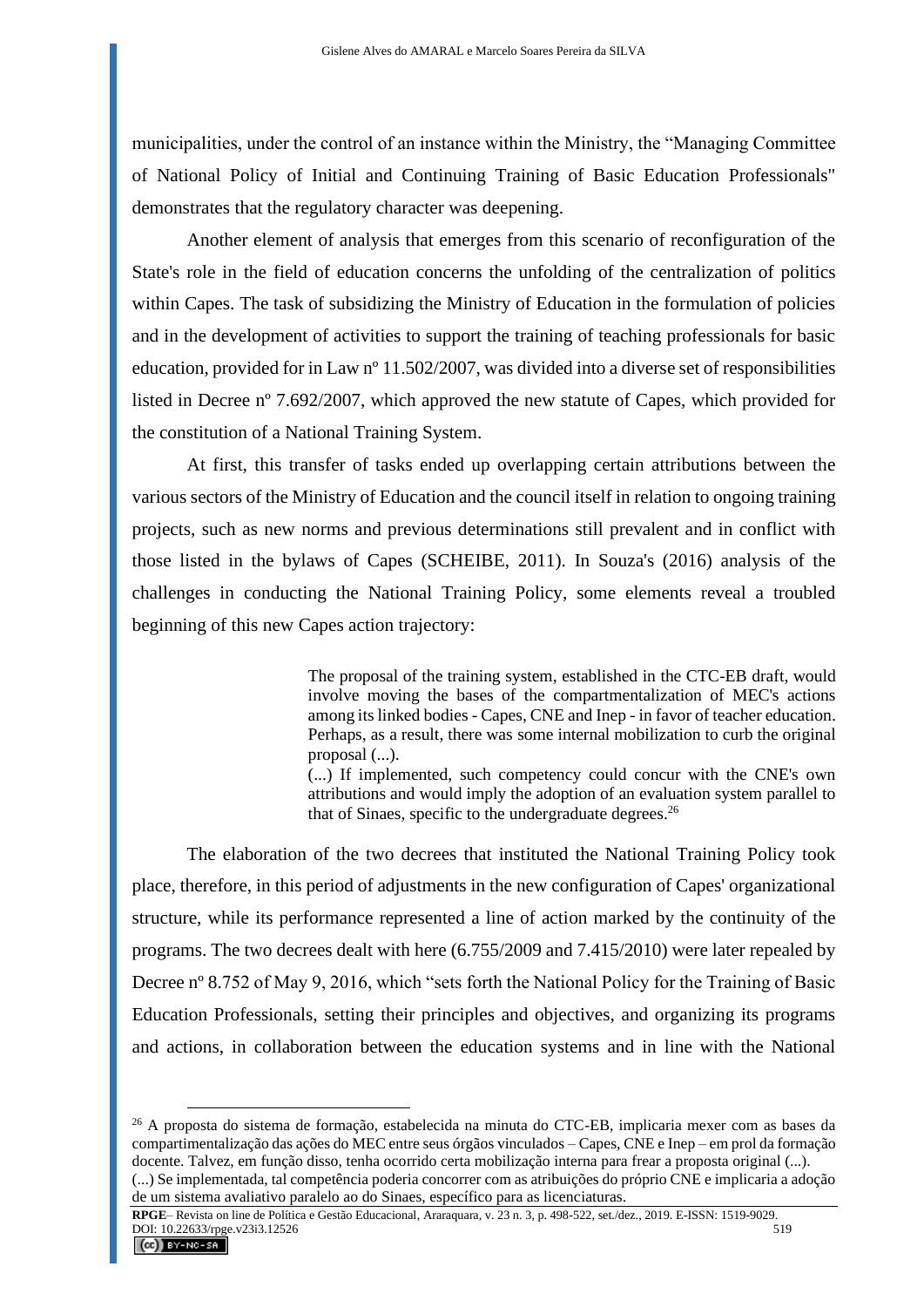Education Plan - PNE/2014". However, as a result of the conflicting political conjuncture installed with the removal of President Dilma Roussef that same year, followed by her impeachment, the continuity of this conception of formation in the manner in which it was being built through these legal orders was seriously compromised.

### **Final considerations**

In the field of training of basic education professionals, it is possible to learn that, on the one hand, the relative "success" of neoliberal ideas guided the policies of training of basic education professionals, as we face progress in the ideas, the use of concepts and categories specific to this idea, such as effectiveness, efficiency, total quality, skills, among others. On the other hand, this success was also due to budgetary constraints produced by the agreements with international organizations that started to finance a significant part of the educational policies in the country, especially until 2004 and 2005.

On the other hand, it must also be acknowledged that from 2006 and 2007, new contours were produced in the field of policies for the formation of basic education professionals, in which the search for a greater articulation of these actions and programs that supported such policies was evident, in an attempt to achieve greater organicity in this field, even if some degree of dispersion was present. This is evidenced by the data analyzed on the politicalinstitutional design adopted by the "National Policy for Training of Basic Education Professionals" and the "National Network of Continuing Training of Basic Education Professionals", in which the constitution of "managing committees" aimed at ensuring such organicity as an alternative to overcome the fragmentation present in the context of training policies.

In the same vein, the Education Development Plan itself also expressed this effort, even though the character of multidimensionality is equally present in it. This multidimensional character results, to a large extent, from the fact that what was witnessed was an effort by the governments of Lula and Dilma to incorporate new possibilities and fronts of State action in the field of formation, without necessarily abandoning other paths that came along.

Likewise, in contrast to the predominant focus in the 1990s and early 2000s, in which the logic of policies directed to the field of education of professionals privileged those who worked in elementary school and, more specifically, in the early years of this schooling stage,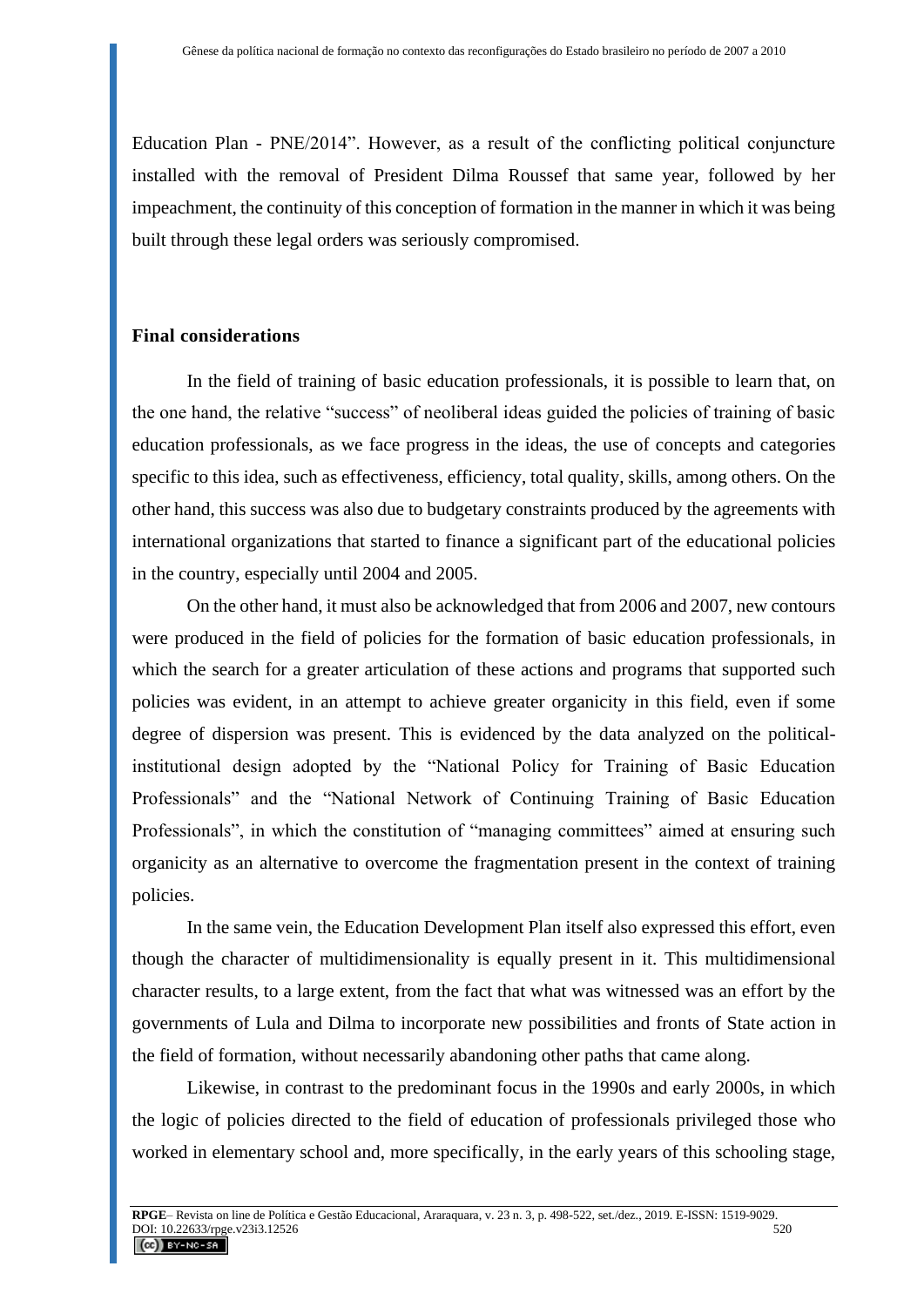now, with the new logic, began to be installed in this field training programs, which also reached other segments in the field of basic education.

In the contours and in the development of the field of policies of formation of the professionals of the basic education it is possible to apprehend and to understand, also, the place and the role that the organs and structures of government assume in these policies, since they express certain conceptions of organization of the State in society. There is a repositioning of the Federal Executive in the debates and discussions that took place since 2005, with a greater assimilation of formulations and proposals from the academic and political debate in the area, such as the recognition of the need for a national policy of formation.

The discussion about the process of formulation and implementation of public policies is not linear, but marked by dynamics determined by the social totality and by the mediations that shape the singularities that the field implies, resulting from the correlation of forces of the collective social actors involved or reached by these policies. These characteristics imply the search and consensus building capacity, which demands the indispensable dialogue and the participation of organized civil society.

Undoubtedly, in a society such as ours, marked by antagonistic class interests, the limits on the construction of pacts on public policies in general, and on training policies in particular, allow us to understand the pitfalls in moving towards "government policies" to "state policies".

In turn, moving towards the constitution and strengthening of state policies also requires the existence of institutional bodies and spaces that favor and contribute to the continuity of those policies that resulted from broad and democratic processes of discussion, elaboration and implementation. These organs and spaces end up assuming an equally important role in constituting instances of social control and political participation. This is the horizon to be built in bodies such as the National Education Council in the perspective that they will become state organs, not just instances or organs of government.

Thus, the contours outlined in the context of the regulation of the national policy for the training of education professionals, since Capes' reconfiguration in 2007 for the Initial and Continuing Education of Basic Education Teachers, express the perspective of guaranteeing channels of dialogue. and social control with different segments of civil society participating in them. This perspective confirms the constitution of spaces such as the "State Forums for Supporting Teacher Education"; the national and institutional "Management Committees"; the concept of "Training Network", which was reformulated during this period, among other elements. In summary, the produced legal and organizational systems point to what "should be"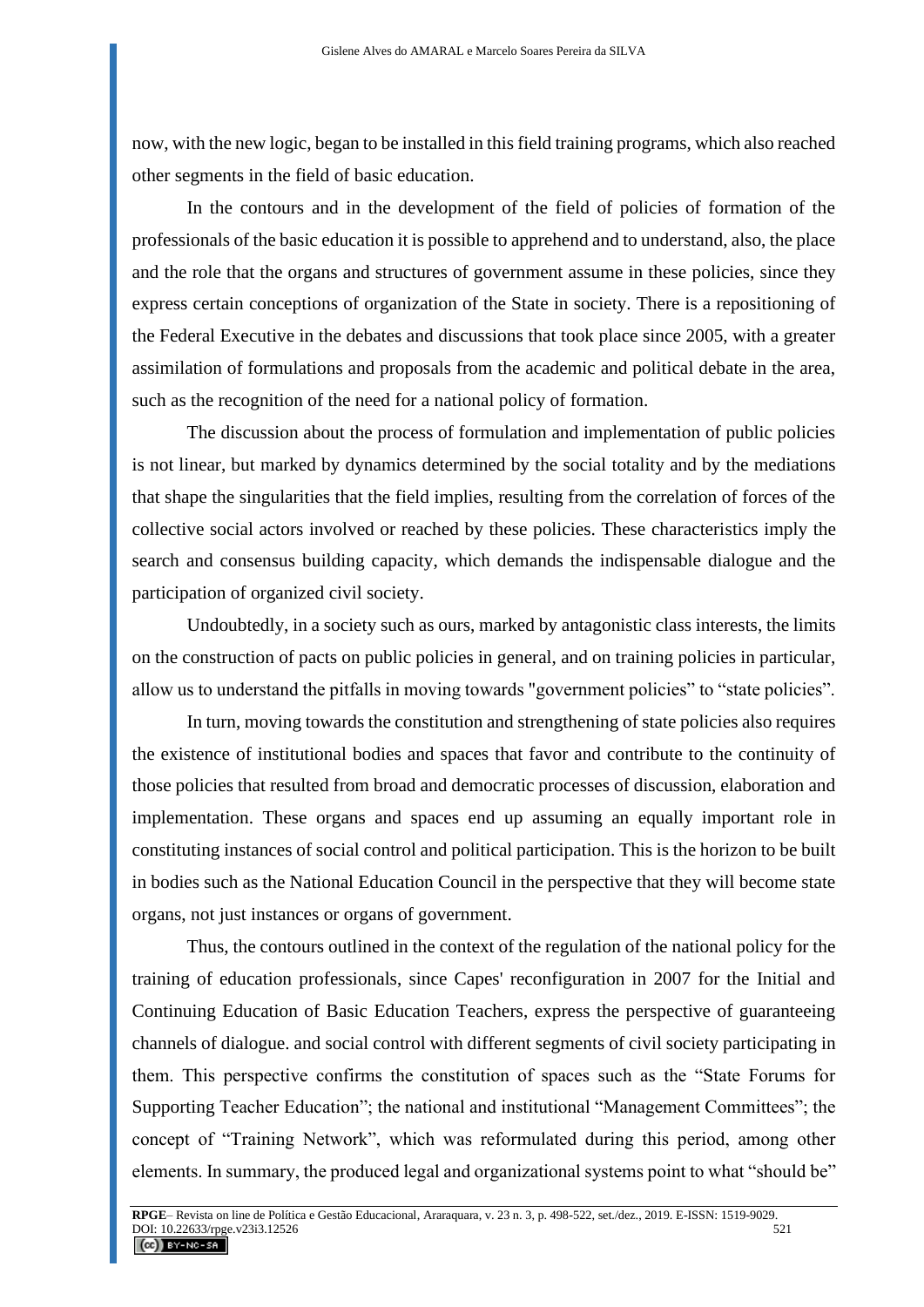in terms of action orientations, as well as assimilating elements of reality in which different positions, perspectives and proposals in dispute are present.

Finally, the programs and actions implemented in the field of teacher education in the period show the different nuances that federative relations assumed in the field of teacher education, always marked, with greater or lesser emphasis, by a movement of central government inducing and conducting policies in this field, leaving to local governments more operational tasks. On this basis, the regime of collaboration and the inter-federative relations that are built in the field of teacher education are predominantly center-to-margin oriented, in processes much more of deconcentration than, indeed, of decentralization.

## **REFERENCES**

ALVES, G. Neodesenvolvimentismo e precarização do trabalho no Brasil. Parte I. **Blog da Boitempo**. 20/05/2013. Disponível em:

http://blogdaboitempo.com.br/2013/05/20/neodesenvolvimentismo-eprecarizacao-dotrabalho-no-brasil-parte-i/. Acesso em: 23 jan. 2018.

BRASIL. **Decreto nº 6.094 de 24 de maio de 2007**. Dispõe sobre a implementação do Plano de Metas Compromisso Todos pela Educação, pela União Federal, em regime de colaboração com Municípios, Distrito Federal e Estados, e a participação das famílias e da comunidade, mediante programas e ações de assistência técnica e financeira, visando a mobilização social pela melhoria da qualidade da educação básica. Disponível em: http://www.planalto.gov.br/ccivil\_03/\_ato2007-2010/2007/decreto/d6094.htm. Acesso em: 12 jan. 2019.

BRASIL. **Lei nº 11.502 de 11 de julho de 2007**. Modifica as competências e a estrutura organizacional da fundação Coordenação de Aperfeiçoamento de Pessoal de Nível Superior - CAPES, de que trata a Lei nº 8.405, de 9 de janeiro de 1992. Disponível em: http://www.planalto.gov.br/ccivil\_03/\_ato2007-2010/2007/lei/l11502.htm. Acesso em: 18 jan. 2018.

BRASIL. **Decreto nº 6.316, de 20 de dezembro de 2007**. Aprova o Estatuto e o Quadro Demonstrativo dos Cargos em Comissão da Coordenação de Aperfeiçoamento de Pessoal de Nível Superior - CAPES, e dá outras providências. Disponível em: http://www.planalto.gov.br/ccivil\_03//\_Ato2007-2010/2007/Decreto/D6316impressao.htm. Acesso em: 15 ago. 2018.

BRASIL. **Decreto nº 6.755 de 29 de janeiro de 2009**. Institui a Política Nacional de Formação de Profissionais do Magistério da Educação Básica, disciplina a atuação da Coordenação de Aperfeiçoamento de Pessoal de Nível Superior - CAPES no fomento a programas de formação inicial e continuada, e dá outras providências. Disponível em: http://www.planalto.gov.br/ccivil\_03/\_ato2007-2010/2009/decreto/d6755.htm. Acesso em: 30 set. 2018.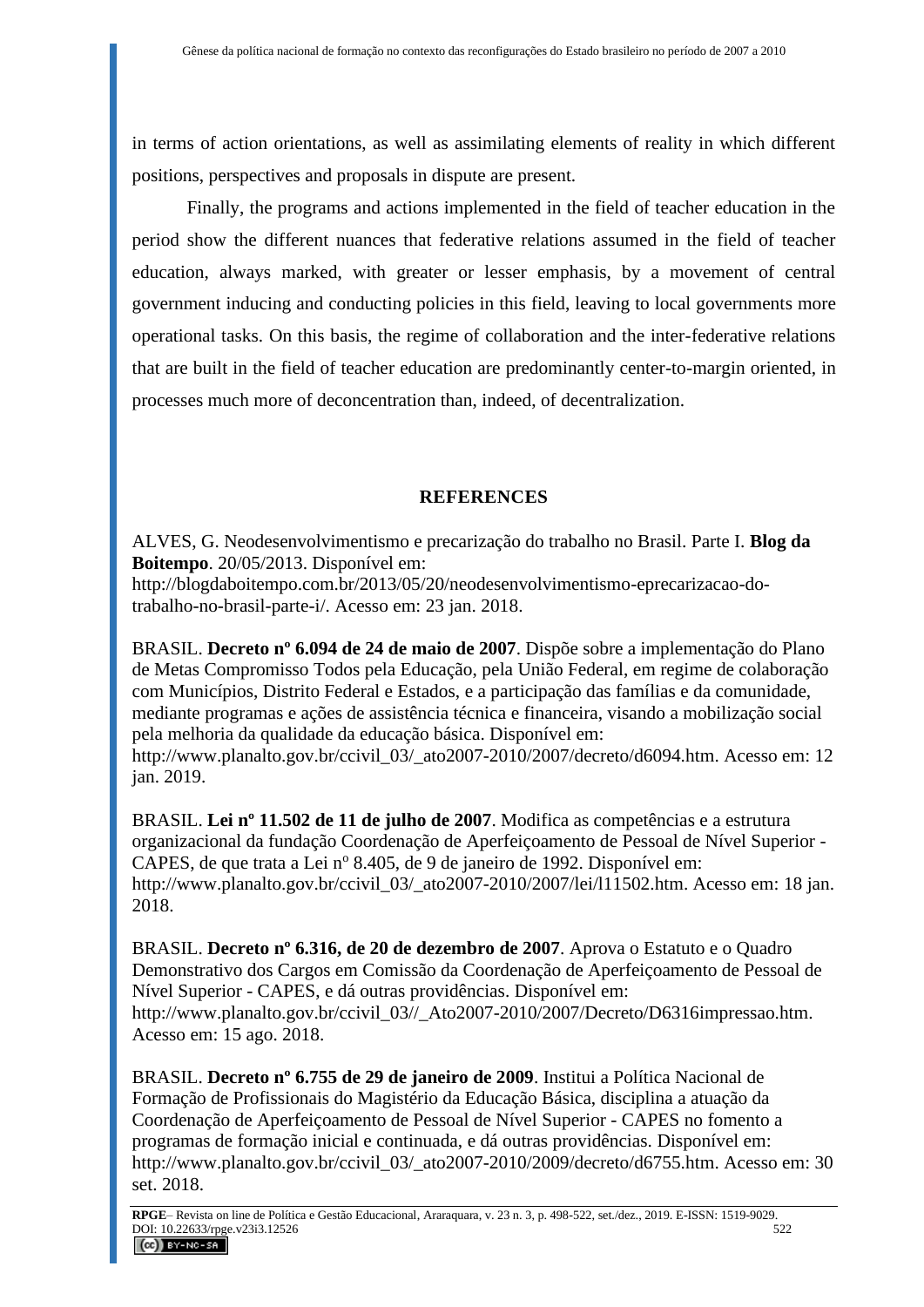BRASIL. **Decreto nº 7.415 de 30 de dezembro de 2010**. Institui a Política Nacional de Formação dos Profissionais da Educação Básica, dispõe sobre o Programa de Formação Inicial em Serviço dos Profissionais da Educação Básica dos Sistemas de Ensino Público - Profuncionário, e dá outras providências. Brasília, 31 de dezembro de 2010. Disponível em: http://www.planalto.gov.br/ccivil\_03/\_ato2007- 2010/2010/decreto/d7415.htm. Acesso em: 24 mar. 2018.

BRASIL. **Portaria MEC nº 1.087 de 10 de agosto de 2011**. Institui o Comitê Gestor da Política Nacional de Formação Inicial e Continuada de Profissionais da Educação Básica e define suas diretrizes gerais. Disponível em:

https://www.capes.gov.br/images/stories/download/legislacao/Portaria-MEC-1087- ComiteGestor.pdf. Acesso em: 17 out. 2018.

BRASIL. **Resolução nº 1 de 17 de agosto de 2011**. Comitê Gestor da política nacional de formação inicial e continuada de profissionais da educação básica. Disponível em: http://portal.mec.gov.br/index.php?option=com\_docman&view=download&alias=9943resolucao-1-17-agosto-2011&category\_slug=fevereiro-2012-pdf&Itemid=30192. Acesso em: 17 jul. 2018.

BRASIL. **Decreto nº 7.692 de 2 de março de 2012**. Aprova o Estatuto e o Quadro Demonstrativo dos Cargos em Comissão da Coordenação de Aperfeiçoamento de Pessoal de Nível Superior - CAPES, e remaneja cargos em comissão. Disponível em: http://www.planalto.gov.br/ccivil\_03/\_Ato2011-2014/2012/Decreto/D7692impressao.htm. Acesso em: 18 set. 2018.

BRASIL. **Decreto nº 8.752 de 9 de maio de 2016**. Dispõe sobre a Política Nacional de Formação dos Profissionais da Educação Básica. Disponível em: http://www.planalto.gov.br/ccivil\_03/\_ato2015-2018/2016/decreto/d8752.htm. Acesso em: 8 jun. 2017.

CAMINI, L. A política educacional do PDE e do Plano de Metas Compromisso Todos pela Educação. **Revista Brasileira de Política e Administração da Educação** (RBPAE), Recife, v. 26. n. 3, p. 409-640, set./dez. 2010.

DOURADO, L. F. Políticas e gestão da educação básica no Brasil: limites e perspectivas. **Educação & Sociedade**, Campinas, v. 28, n. 100 - Especial, p. 921-946, out., 2007.

LIMA, L. C. **A escola como organização educativa**: uma abordagem sociológica. São Paulo: Cortez, 2001

MARTINS, A. S. A educação básica no século XXI. O projeto do organismo "Todos pela Educação". **Práxis Educativa**, Ponta Grossa, v. 4, n. 1, jan./jun. 2009.

RUIZ, A. I; RAMOS, M. N.; HINGEL, M. Escassez de professores no Ensino Médio: propostas estruturais e emergenciais. **Relatório produzido pela Comissão Especial instituída para estudar medidas que visem a superar o déficit docente no Ensino Médio (CNE/CEB)**. Brasília, DF: MEC; CNE; CEB, 2007. Disponível em: http://portal.mec.gov.br/cne/arquivos/pdf/escassez1.pdf. Acesso em: 19 maio 2017.